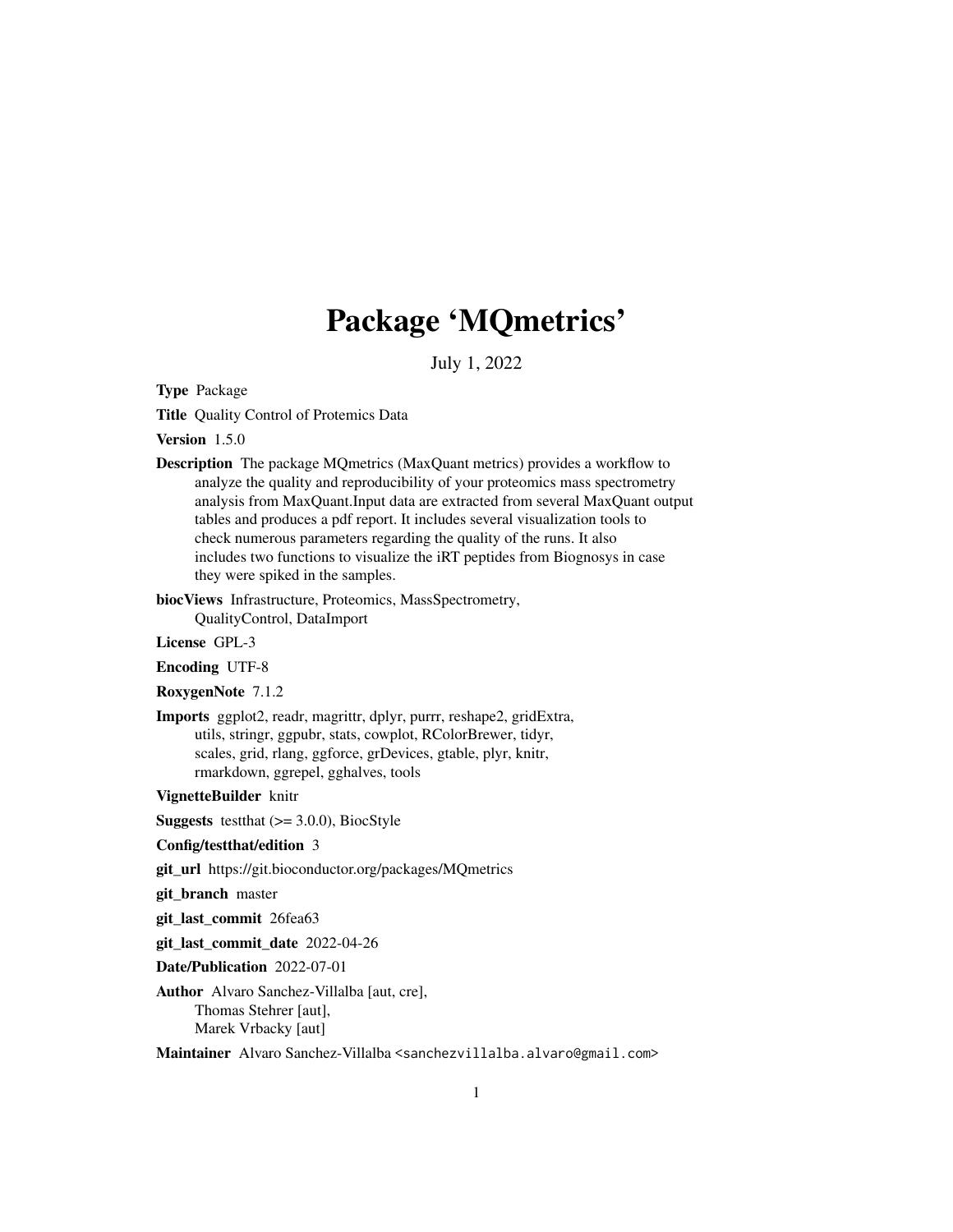## <span id="page-1-0"></span>R topics documented:

|       |                                                                                                        | $\overline{2}$            |
|-------|--------------------------------------------------------------------------------------------------------|---------------------------|
|       | $make\_MQCombined \dots \dots \dots \dots \dots \dots \dots \dots \dots \dots \dots \dots \dots \dots$ | $\overline{4}$            |
|       |                                                                                                        | 5                         |
|       |                                                                                                        | 6                         |
|       |                                                                                                        | 6                         |
|       |                                                                                                        | $\overline{7}$            |
|       | PlotCharge                                                                                             | $\overline{\phantom{0}}8$ |
|       |                                                                                                        | 8                         |
|       |                                                                                                        | 9                         |
|       |                                                                                                        |                           |
|       |                                                                                                        |                           |
|       |                                                                                                        |                           |
|       |                                                                                                        |                           |
|       |                                                                                                        |                           |
|       |                                                                                                        |                           |
|       |                                                                                                        |                           |
|       |                                                                                                        |                           |
|       |                                                                                                        |                           |
|       |                                                                                                        |                           |
|       |                                                                                                        |                           |
|       |                                                                                                        |                           |
|       |                                                                                                        |                           |
|       |                                                                                                        |                           |
|       |                                                                                                        |                           |
|       |                                                                                                        |                           |
|       |                                                                                                        |                           |
| Index |                                                                                                        | 25                        |

generateReport *Generates a report including all the plots of MQmetrics.*

### Description

Generates a report including all the plots of MQmetrics.

#### Usage

```
generateReport(
 MQPathCombined,
 output\_dir = getwd(),
 name_output_file = "MQmetrics_report.pdf",
  remove_contaminants = TRUE,
  log\_base = 2,
  long_names = FALSE,
  sep_names = NULL,
```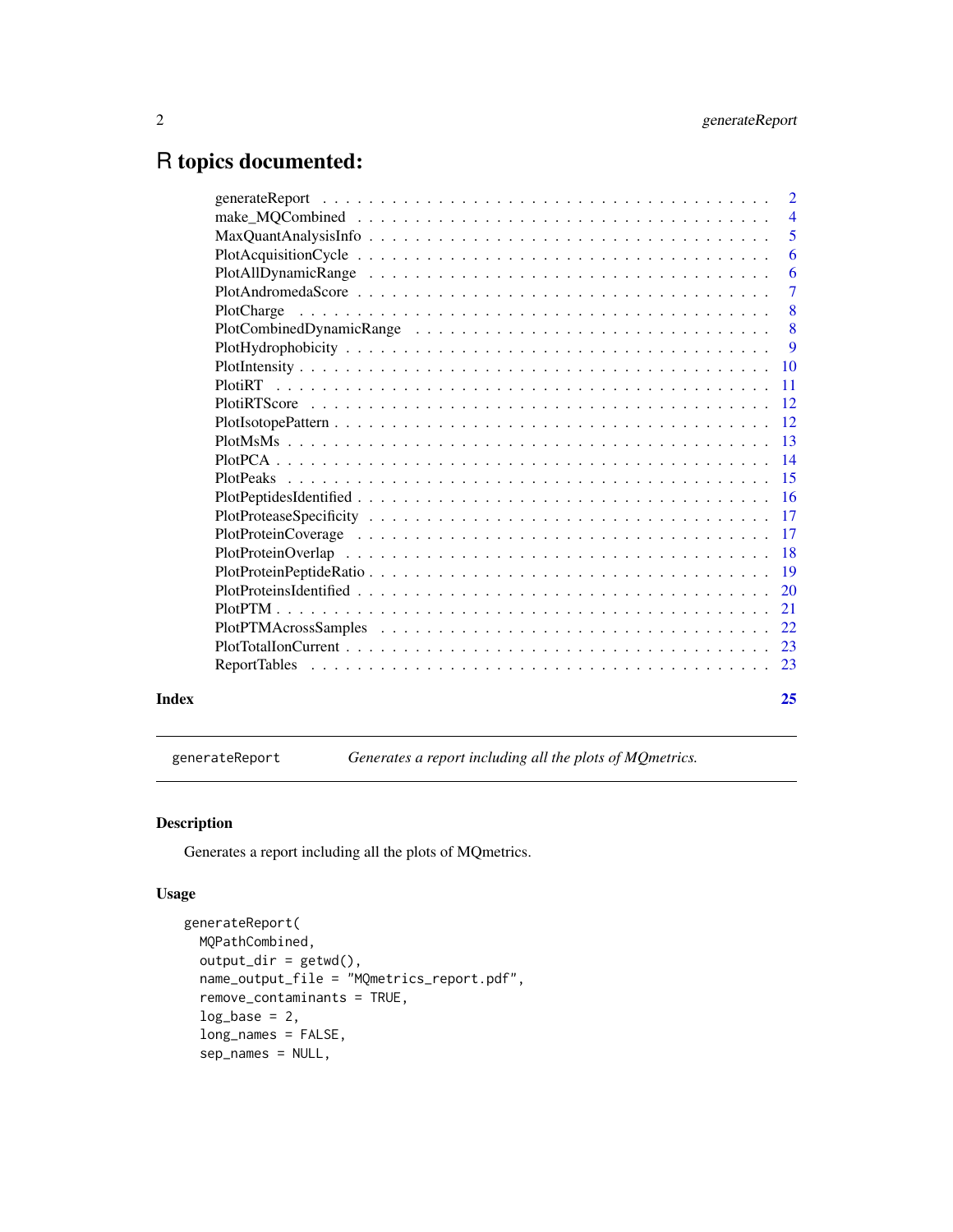### generateReport 3

```
intensity_type = "Intensity",
 palette = "Set2",
 UniprotID = NULL,
  segment_width = 1,
  show_shade = TRUE,
 percent_proteins = 0.9,
  show_calibrated_rt = FALSE,
  tolerance = 0.001,show_max_value = TRUE,
 peptides_modified = 1,
  show_median = TRUE,
  size_median = 1.5,
 binwidth = 0.1,
 plot_unmodified_peptides = FALSE,
 aggregate_PTMs = TRUE,
  combine_same_residue_ptms = TRUE,
 PTM_of_interest = "Oxidation (M)",
 plots_per_page = 5
\mathcal{L}
```

|                     | MQPathCombined The directory to the "combined" folder where the MaxQuant results are stored.                                                          |
|---------------------|-------------------------------------------------------------------------------------------------------------------------------------------------------|
| output_dir          | The directory where the results will be stored. By default is the working direc-<br>tory.                                                             |
| name_output_file    |                                                                                                                                                       |
|                     | The name of the report generated.                                                                                                                     |
| remove_contaminants |                                                                                                                                                       |
|                     | Whether or not to remove contaminants, reverse and identified by one one pep-<br>tide.                                                                |
| log_base            | The logarithmic scale for the intensity. Default is 2.                                                                                                |
| long_names          | If TRUE, samples having long names will be considered, and the name will be<br>split by sep_names. By default = FALSE.                                |
| sep_names           | If long_names is TRUE, sep_names has to be selected. Samples names will be<br>split. By default is NULL.                                              |
| intensity_type      | The type of intensity of interest. Values: 'Intensity' or 'LFQ'. Default = 'Inten-<br>sity'.                                                          |
| palette             | The palette from the Package RColorBrewer. By default is 'Set2'.                                                                                      |
| UniprotID           | Uniprot ID of the protein of interest. PlotProteinCoverage().                                                                                         |
| segment_width       | Width of the segments to improve visualization. Default is 1. (PlotProteinCov-<br>erage).                                                             |
| show_shade          | Creates a shade showing where the percent_proteins are. Default is TRUE.<br>PlotAllDynamicRange(), PlotCombinedDynamicRange().                        |
| percent_proteins    |                                                                                                                                                       |
|                     | Determines the percentage for the show_shade parameter. Default is 0.90 (90%)<br>of the proteins). PlotAllDynamicRange(), PlotCombinedDynamicRange(). |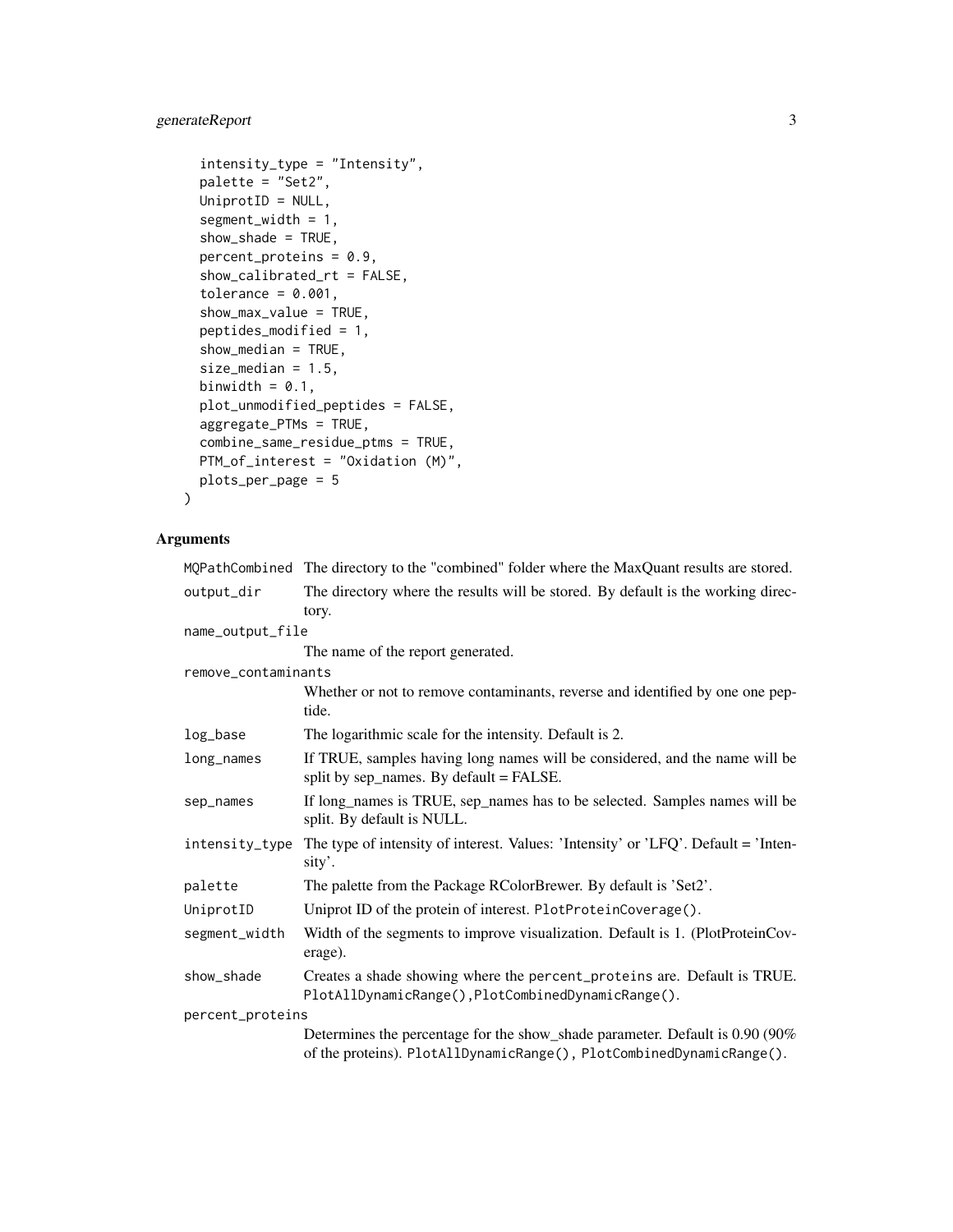<span id="page-3-0"></span>

| show_calibrated_rt        |                                                                                                                                                                                        |  |
|---------------------------|----------------------------------------------------------------------------------------------------------------------------------------------------------------------------------------|--|
|                           | If TRUE, it will also show the calibrated retention time of each iRT peptide. By<br>$default = FALSE. PlotirT()$ .                                                                     |  |
| tolerance                 | Error maximum to find the iRT peptides by m/z value. By default is 0.001.                                                                                                              |  |
| peptides_modified         | show_max_value If TRUE, it will show the max TIC value of each sample. PlotTotalIonCurrent().                                                                                          |  |
|                           | Minimum number of peptides modified. Default is 5. PlotPTM().                                                                                                                          |  |
| show_median               | If true it will show the median of each group, as a red dashed line. By default is<br>TRUE. PlotHydrophobicity().                                                                      |  |
| size_median               | The width of the median line in the plots.                                                                                                                                             |  |
| binwidth                  | Selects the binwidth of the histogram. By default = $0.2$ . PlotHydrophobicity().                                                                                                      |  |
| plot_unmodified_peptides  |                                                                                                                                                                                        |  |
|                           | If TRUE, it will show the Unmodified peptides. PlotPTM().                                                                                                                              |  |
|                           | aggregate_PTMs If TRUE, same PTM that occur multiple times in the same peptides, will be<br>aggregated together.                                                                       |  |
| combine_same_residue_ptms |                                                                                                                                                                                        |  |
|                           | Combine the PTMs that happen in the same residue such as Dimethyl (KR),<br>Trimethyl (KR) into only one group: Methyl (KR).                                                            |  |
| PTM_of_interest           |                                                                                                                                                                                        |  |
|                           | Post-Translation Modification of interest. It is important they are defined exactly<br>as MaxQuant does: Examples: 'Oxidation (M)', 'Acetyl (Protein N-term)', 'Un-<br>modified', etc. |  |
|                           | plots_per_page Establish the maximum number of plots per page.                                                                                                                         |  |
|                           |                                                                                                                                                                                        |  |

#### Value

A pdf document with all the results of MQmetrics package.

#### Examples

```
## Not run:
MQPathCombined <- system.file('extdata/combined/', package = 'MQmetrics')
generateReport(MQPathCombined)
```
## End(Not run)

make\_MQCombined *Read MaxQuant Tables From Directory*

#### Description

Read MaxQuant Tables From Directory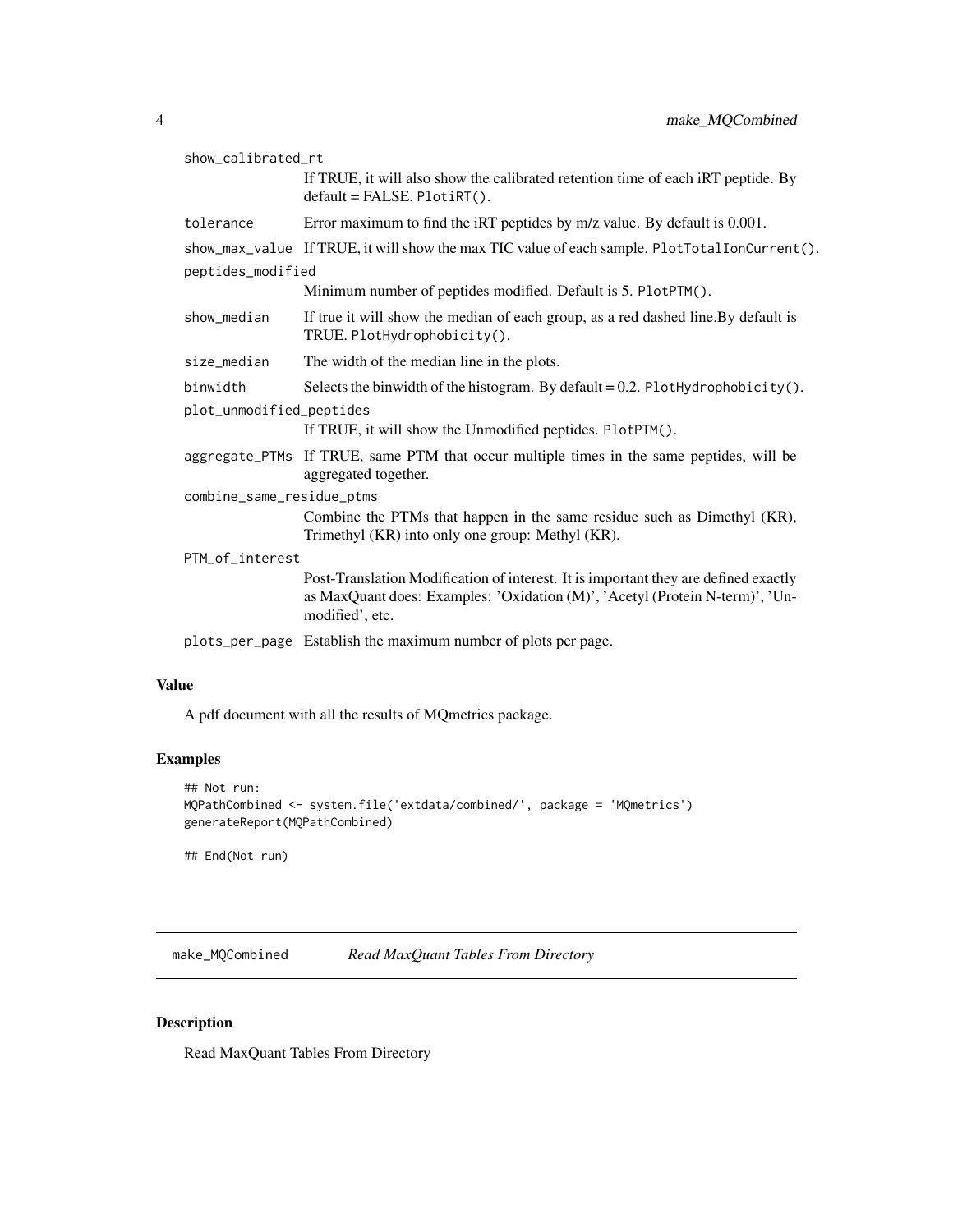#### <span id="page-4-0"></span>Usage

```
make_MQCombined(MQPathCombined, remove_contaminants = TRUE)
```
#### Arguments

MQPathCombined The directory to the "combined" folder where the MaxQuant results are stored. remove\_contaminants

> Whether or not to remove contaminants, reverse and identified by one one peptide.

#### Value

The files from the MaxQuant with the contaminants and Reverse hits removed.

#### Examples

```
MQPathCombined <- system.file("extdata/combined/", package = "MQmetrics")
MQCombined <- make_MQCombined(MQPathCombined)
```
MaxQuantAnalysisInfo *Experiment Information*

#### Description

Experiment Information

#### Usage

```
MaxQuantAnalysisInfo(MQCombined)
```
#### Arguments

MQCombined Object list containing all the files from the MaxQuant output. It is the result from using make\_MQCombined.

#### Value

Returns the time in hours:minutes that lasted the whole Experiment.

```
MQPathCombined <- system.file("extdata/combined/", package = "MQmetrics")
MQCombined <- make_MQCombined(MQPathCombined)
MaxQuantAnalysisInfo(MQCombined)
```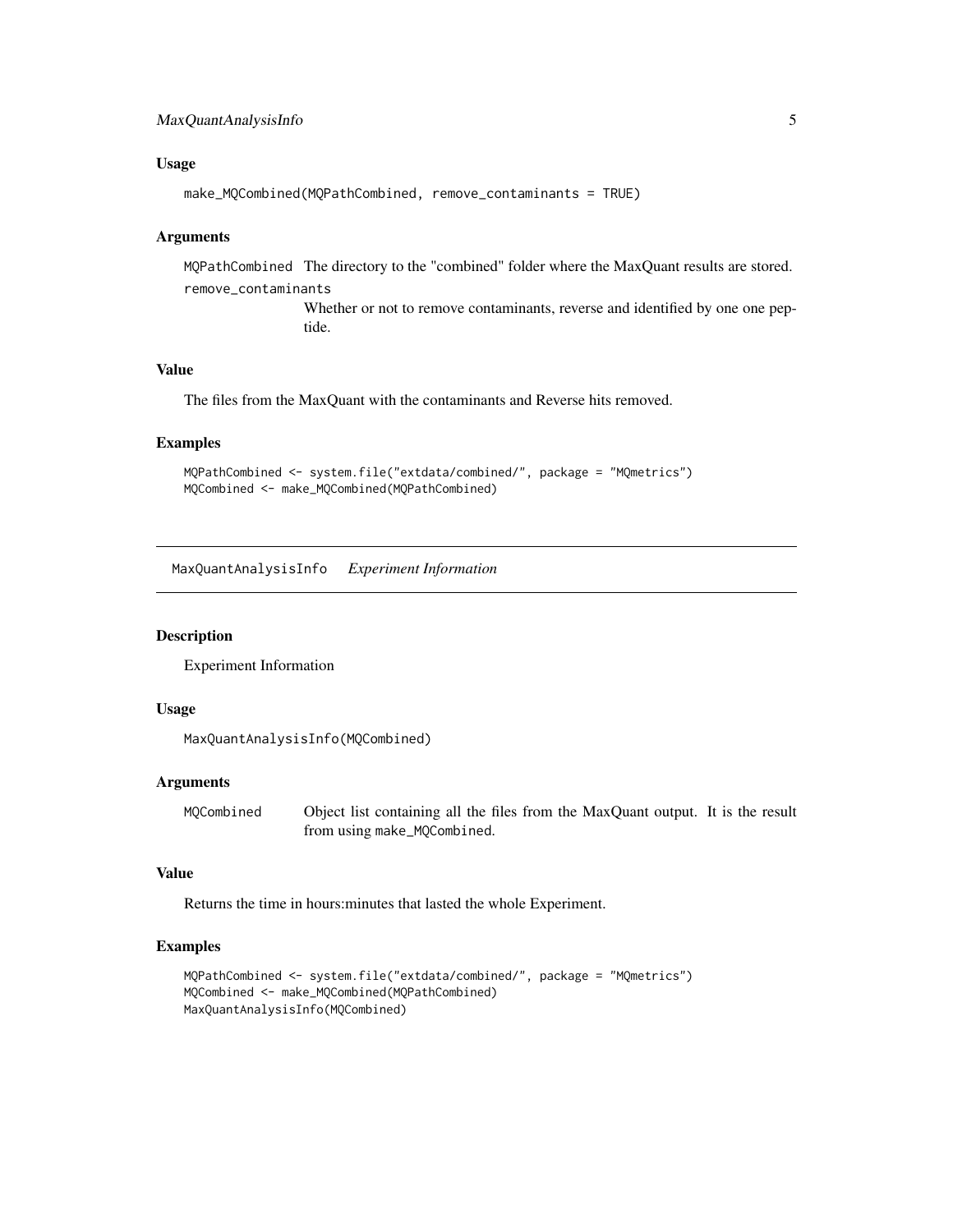<span id="page-5-0"></span>PlotAcquisitionCycle *Acquisition Cycle and MS/MS*

#### Description

Acquisition Cycle and MS/MS

#### Usage

```
PlotAcquisitionCycle(MQCombined, palette = "Set2", plots_per_page = 5)
```
#### Arguments

| MOCombined | Object list containing all the files from the MaxQuant output. It is the result |
|------------|---------------------------------------------------------------------------------|
|            | from using make_MQCombined.                                                     |
| palette    | The palette from the Package RColorBrewer. By default is 'Set2'.                |
|            | plots_per_page Establish the maximum number of plots per page.                  |

#### Value

Two plots per sample, one with the cycle tyme vs retention time, and MS/MS count vs retention time.

#### Examples

```
MQPathCombined <- system.file("extdata/combined/", package = "MQmetrics")
MQCombined <- make_MQCombined(MQPathCombined)
PlotAcquisitionCycle(MQCombined)
```
PlotAllDynamicRange *Plots the dynamic range for all samples*

#### Description

Plots the dynamic range for all samples

#### Usage

```
PlotAllDynamicRange(MQCombined, show_shade = TRUE, percent_proteins = 0.9)
```

| MOCombined       | Object list containing all the files from the MaxQuant output. It is the result<br>from using make_MQCombined. |
|------------------|----------------------------------------------------------------------------------------------------------------|
| show_shade       | Creates a shade showing where the percent_proteins are. Default is TRUE.                                       |
| percent_proteins |                                                                                                                |
|                  | Determines the percentage for the show shade parameter. Default is 0.90 (90%)                                  |
|                  | of the proteins).                                                                                              |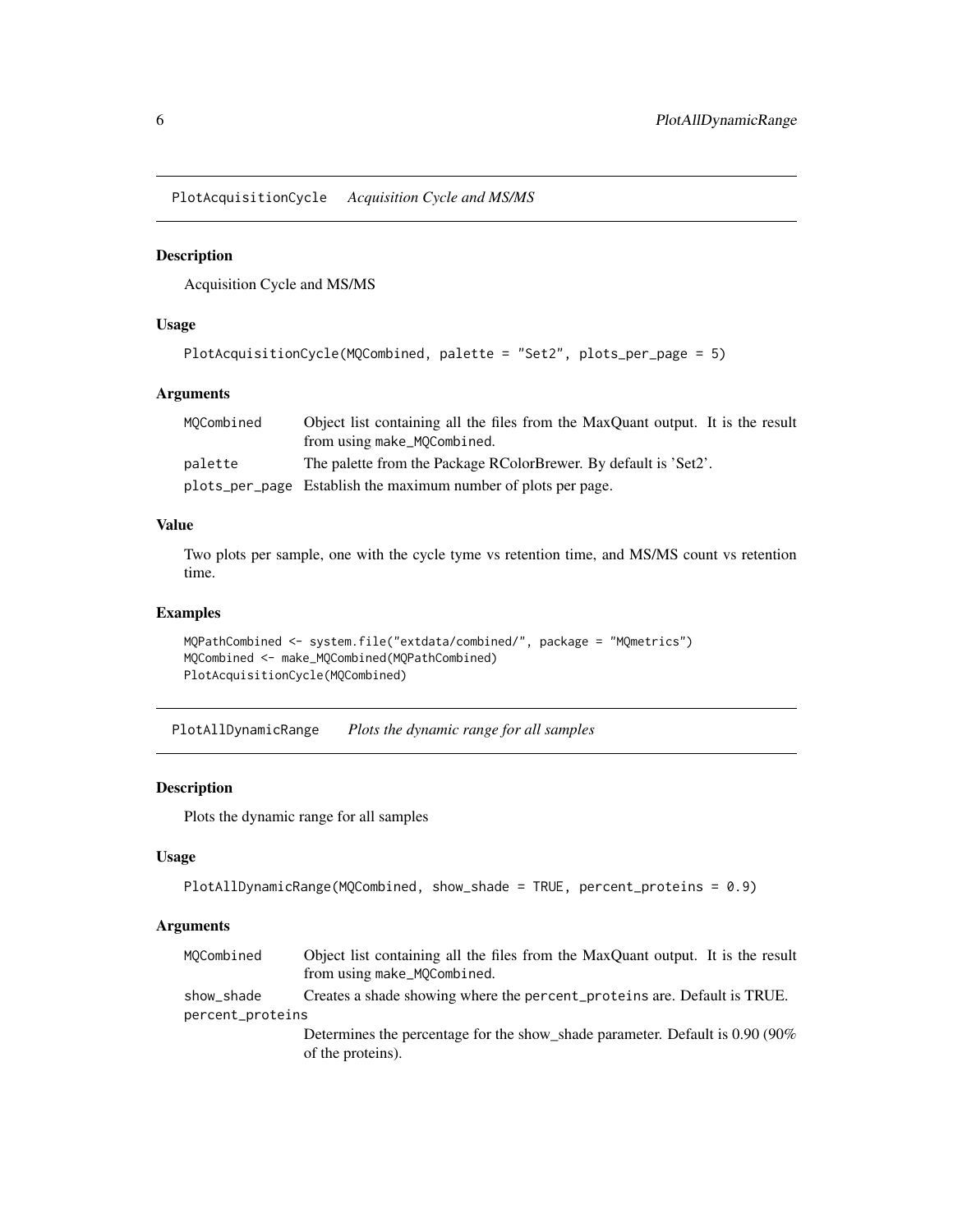#### <span id="page-6-0"></span>PlotAndromedaScore 7

#### Value

Returns one plot for each sample, being the dynamic range.

#### Examples

```
MQPathCombined <- system.file("extdata/combined/", package = "MQmetrics")
MQCombined <- make_MQCombined(MQPathCombined)
PlotAllDynamicRange(MQCombined)
```
PlotAndromedaScore *Andromeda score for the best associated MS/MS spectrum.*

#### Description

Andromeda score for the best associated MS/MS spectrum.

#### Usage

```
PlotAndromedaScore(
  MQCombined,
  show_median = TRUE,
  size_median = 1.5,
  palette = "Set2",
  plots_per_page = 5
\mathcal{L}
```
#### Arguments

| MOCombined  | Object list containing all the files from the MaxQuant output. It is the result<br>from using make_MQCombined. |
|-------------|----------------------------------------------------------------------------------------------------------------|
| show_median | If true it will show the median of each group, as a red dashed line. By default is<br>TRUE.                    |
| size_median | The width of the median line in the plots.                                                                     |
| palette     | The palette from the Package RColorBrewer. By default is 'Set2'.                                               |
|             | plots_per_page Establish the maximum number of plots per page.                                                 |

#### Value

Plots the MaxQuant Andromeda Score.

```
MQPathCombined <- system.file("extdata/combined/", package = "MQmetrics")
MQCombined <- make_MQCombined(MQPathCombined)
PlotAndromedaScore(MQCombined)
```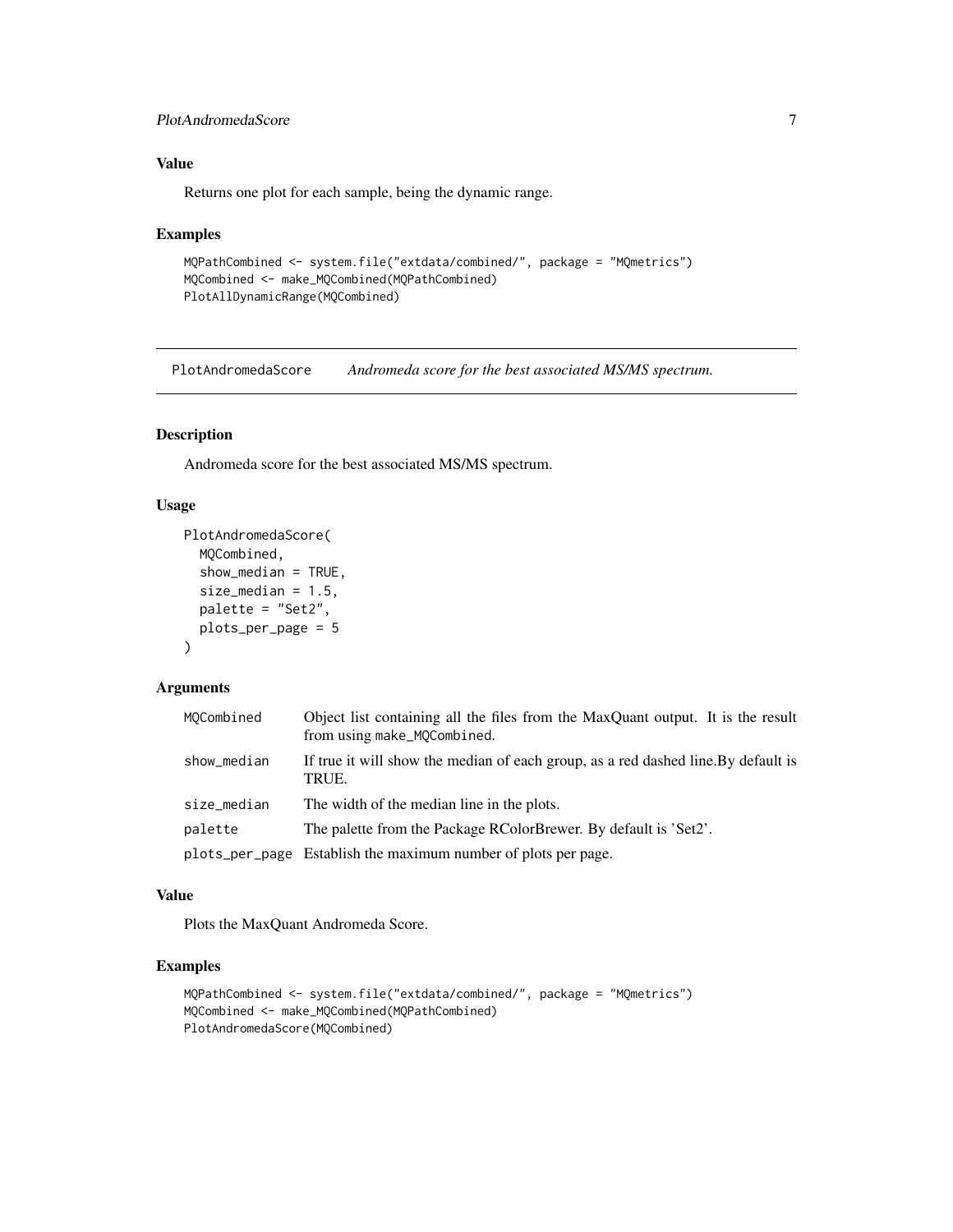<span id="page-7-0"></span>

The charge-state of the precursor ion.

#### Usage

```
PlotCharge(
 MQCombined,
 palette = "Set2",
 plots_per_page = 5,
  tabular_output = FALSE
)
```
#### Arguments

| MOCombined | Object list containing all the files from the MaxQuant output. It is the result<br>from using make_MQCombined. |
|------------|----------------------------------------------------------------------------------------------------------------|
| palette    | The palette from the Package RColorBrewer. By default is 'Set2'.                                               |
|            | plots_per_page Establish the maximum number of plots per page.                                                 |
|            | tabular_output If true a table with the information will be the output.                                        |

#### Value

Plots the charge-state of the precursor ion.

#### Examples

```
MQPathCombined <- system.file("extdata/combined/", package = "MQmetrics")
MQCombined <- make_MQCombined(MQPathCombined)
PlotCharge(MQCombined)
```
PlotCombinedDynamicRange

*Dynamic range of all the samples combined*

#### Description

Dynamic range of all the samples combined

#### Usage

PlotCombinedDynamicRange(MQCombined, show\_shade = TRUE, percent\_proteins = 0.9)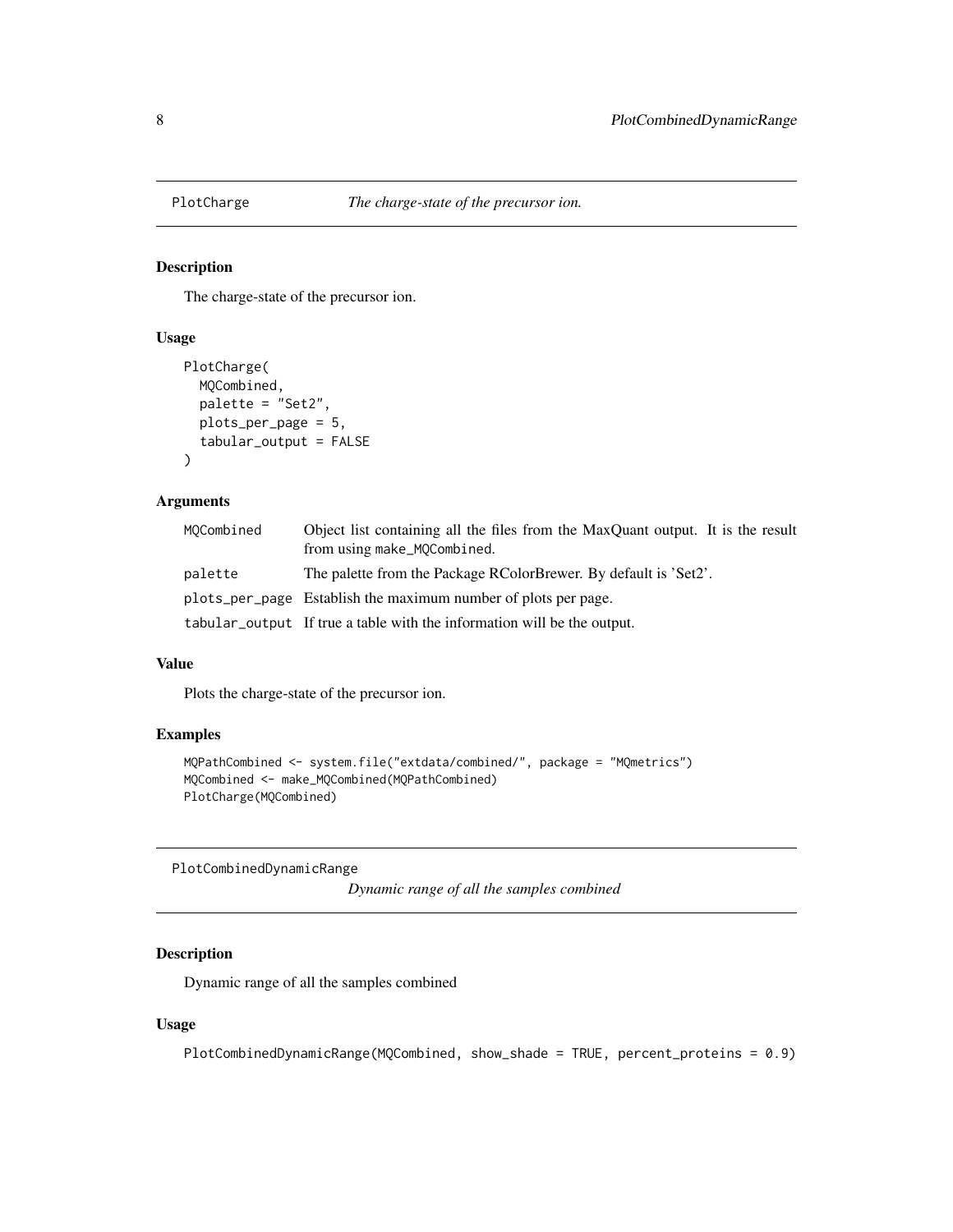#### <span id="page-8-0"></span>Arguments

| MOCombined       | Object list containing all the files from the MaxQuant output. It is the result                    |
|------------------|----------------------------------------------------------------------------------------------------|
|                  | from using make_MQCombined.                                                                        |
| show_shade       | Creates a shade showing where the percent_proteins are. Default is TRUE.                           |
| percent_proteins |                                                                                                    |
|                  | Determines the percentage for the show_shade parameter. Default is 0.90 (90%)<br>of the proteins). |

#### Value

Returns the dynamic range for all samples combined.

#### Examples

```
MQPathCombined <- system.file("extdata/combined/", package = "MQmetrics")
MQCombined <- make_MQCombined(MQPathCombined)
PlotCombinedDynamicRange(MQCombined)
```
PlotHydrophobicity *Peptide hydrophobicity by GRAVY score*

#### Description

Peptide hydrophobicity by GRAVY score

#### Usage

```
PlotHydrophobicity(
 MQCombined,
  show_median = TRUE,
  size_median = 1.5,
 binwidth = 0.2,
 palette = "Set2",
 plots_per_page = 5,
  tabular_output = FALSE
\lambda
```

| MOCombined     | Object list containing all the files from the MaxQuant output. It is the result<br>from using make_MQCombined. |
|----------------|----------------------------------------------------------------------------------------------------------------|
| show_median    | If true it will show the median of each group, as a red dashed line. By default is<br>TRUE.                    |
| size_median    | The width of the median line in the plots.                                                                     |
| binwidth       | Selects the binwidth of the histogram. By default $= 0.2$                                                      |
| palette        | The palette from the Package RColorBrewer. By default is 'Set2'.                                               |
| plots_per_page | Establish the maximum number of plots per page.                                                                |
|                | tabular_output If true a table with the information will be the output.                                        |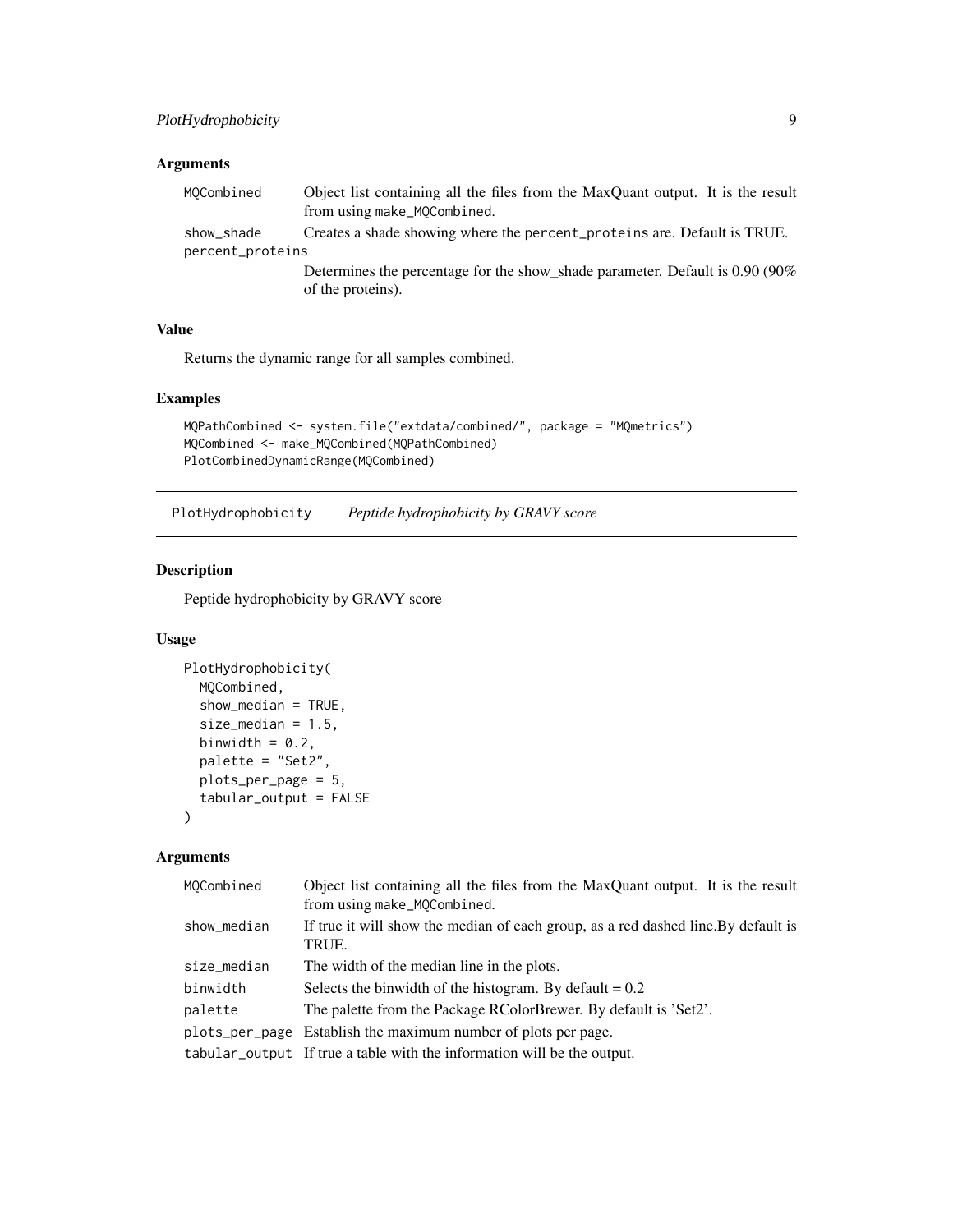#### <span id="page-9-0"></span>Value

Returns a histogram per sample, showing the frequency of the peptide's hydrophobicity GRAVY value.

#### Examples

```
MQPathCombined <- system.file("extdata/combined/", package = "MQmetrics")
MQCombined <- make_MQCombined(MQPathCombined)
PlotHydrophobicity(MQCombined)
```
PlotIntensity *Intensity / LFQ intensity per sample.*

#### Description

Intensity / LFQ intensity per sample.

#### Usage

```
PlotIntensity(
 MQCombined,
  split_violin_intensity = TRUE,
  intensity_type = "Intensity",
  log\_base = 2,
  long_names = FALSE,
  sep_names = NULL,
 palette = "Set2"
)
```

| MOCombined             | Object list containing all the files from the MaxQuant output. It is the result<br>from using make_MQCombined.                                               |
|------------------------|--------------------------------------------------------------------------------------------------------------------------------------------------------------|
| split_violin_intensity |                                                                                                                                                              |
|                        | If TRUE, both the LFQ and the Intensity will be shown in the same plot. If<br>FALSE, it can be specified in the intensity_type which intensity to visualize. |
|                        | intensity_type The type of intensity. Values: 'Intensity' or 'LFQ'. Only useful if split_violin_intensity<br>$=$ FALSE. Default is Intensity.                |
| log_base               | The logarithmic scale for the intensity. Default is 2.                                                                                                       |
| long_names             | If TRUE, samples having long names will be considered, and the name will be<br>split by sep_names. By default = FALSE.                                       |
| sep_names              | If long_names is TRUE, sep_names has to be selected. Samples names will be<br>split. By default is NULL.                                                     |
| palette                | The palette from the Package RColorBrewer. By default is 'Set2'.                                                                                             |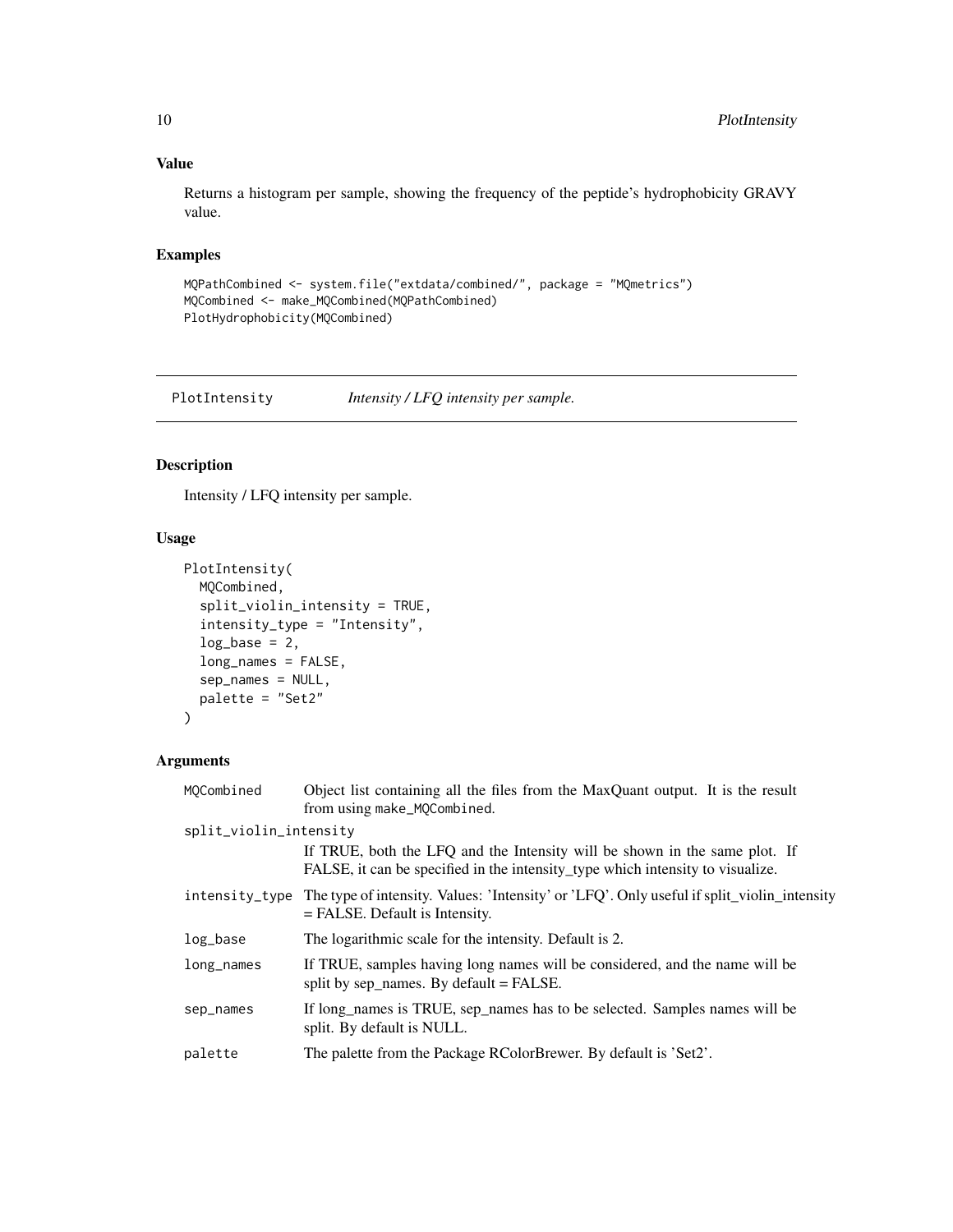#### <span id="page-10-0"></span>PlotiRT 11

#### Value

A violin plot and boxplot of the intensities in each sample.

#### Examples

```
MQPathCombined <- system.file("extdata/combined/", package = "MQmetrics")
MQCombined <- make_MQCombined(MQPathCombined)
PlotIntensity(MQCombined)
```
PlotiRT *Max intensities of the iRT peptides in each sample.*

#### Description

Max intensities of the iRT peptides in each sample.

#### Usage

```
PlotiRT(
  MQCombined,
  show_calibrated_rt = FALSE,
  tolerance = 0.001,plots_per_page = 5
\mathcal{L}
```
#### Arguments

| MOCombined         | Object list containing all the files from the MaxQuant output. It is the result<br>from using make_MQCombined. |
|--------------------|----------------------------------------------------------------------------------------------------------------|
| show_calibrated_rt |                                                                                                                |
|                    | If TRUE, it will also show the calibrated retention time of each iRT peptide. By<br>$default = FALSE.$         |
| tolerance          | Error maximum to find the iRT peptides by $m/z$ value. by default is 0.001.                                    |
|                    | plots_per_page Establish the maximum number of plots per page.                                                 |

#### Value

A plot showing the iRT peptide in each sample vs the Retention time.

```
MQPathCombined <- system.file("extdata/combined/", package = "MQmetrics")
MQCombined <- make_MQCombined(MQPathCombined)
PlotiRT(MQCombined)
```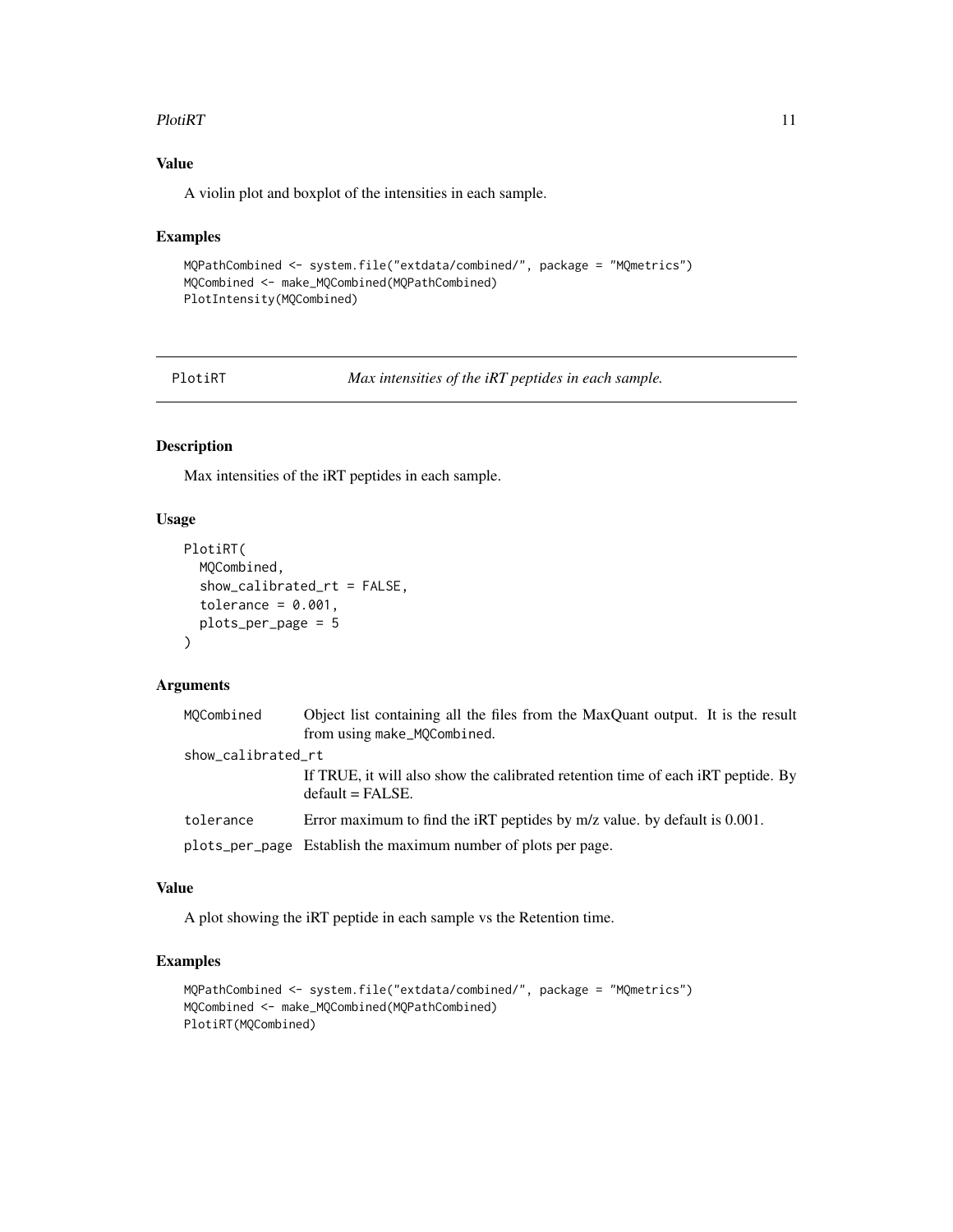<span id="page-11-0"></span>

Score vs retention time of the iRT peptides

#### Usage

```
PlotiRTScore(MQCombined, tolerance = 0.001, plots_per_page = 5)
```
#### Arguments

| MOCombined | Object list containing all the files from the MaxQuant output. It is the result<br>from using make_MQCombined. |
|------------|----------------------------------------------------------------------------------------------------------------|
| tolerance  | Error maximum to find the iRT peptides by $m/z$ value. by default is 0.001.                                    |
|            | plots_per_page Establish the maximum number of plots per page.#'                                               |

#### Value

A plot for each sample showing a linear regression of the iRT peptides' retention time vs the score.

#### Examples

```
MQPathCombined <- system.file("extdata/combined/", package = "MQmetrics")
MQCombined <- make_MQCombined(MQPathCombined)
PlotiRT(MQCombined)
```
PlotIsotopePattern *Plot Isotope Pattern and Isotope Pattern Sequenced*

#### Description

Plot Isotope Pattern and Isotope Pattern Sequenced

#### Usage

```
PlotIsotopePattern(
  MQCombined,
  long_names = FALSE,
  sep_names = NULL,
  position_dodge_width = 1,
  palette = "Set2"
\mathcal{E}
```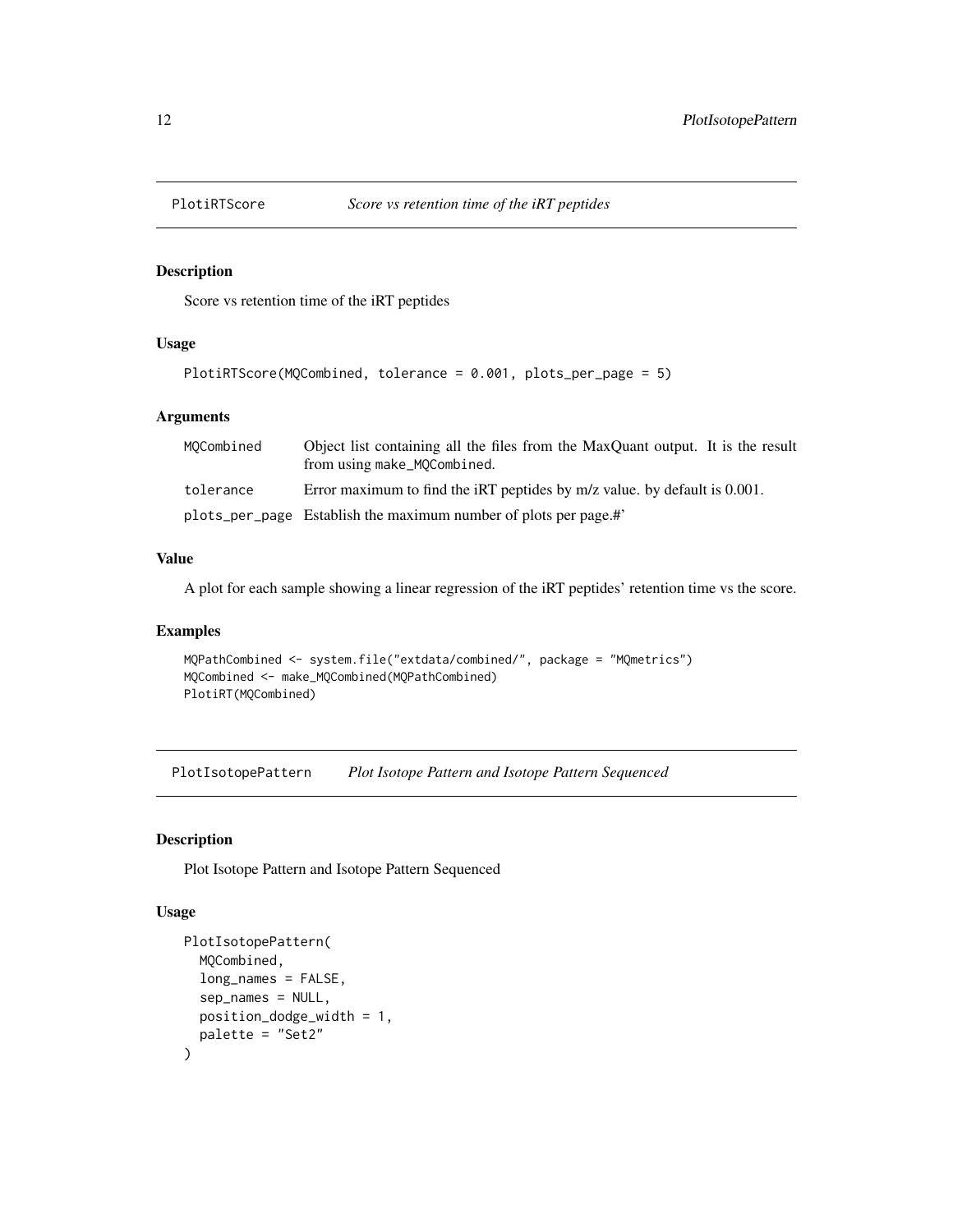#### <span id="page-12-0"></span>PlotMsMs 13

#### Arguments

| MOCombined           | Object list containing all the files from the MaxQuant output. It is the result<br>from using make_MQCombined.           |  |
|----------------------|--------------------------------------------------------------------------------------------------------------------------|--|
| long_names           | If TRUE, samples having long names will be considered, and the name will be<br>split by sep_names. By default = $FALSE.$ |  |
| sep_names            | If long names is TRUE, sep names has to be selected. Samples names will be<br>split. By default is NULL.                 |  |
| position_dodge_width |                                                                                                                          |  |
|                      | Position of the columns within each others.                                                                              |  |
| palette              | The palette from the Package RColorBrewer. By default is 'Set2'.                                                         |  |

#### Value

Returns a plot Isotope Pattern and Isotope Pattern Sequenced.

#### Examples

```
MQPathCombined <- system.file('extdata/combined/', package = 'MQmetrics')
MQCombined <- make_MQCombined(MQPathCombined)
PlotIsotopePattern(MQCombined)
```
PlotMsMs *Comparison of the MS/MS submitted and identified in each sample.*

#### Description

Comparison of the MS/MS submitted and identified in each sample.

#### Usage

```
PlotMsMs(
  MQCombined,
  long_names = FALSE,
  sep_names = NULL,
  position_dodge_width = 1,
  palette = "Set2"
)
```

| MOCombined | Object list containing all the files from the MaxQuant output. It is the result<br>from using make_MQCombined.           |
|------------|--------------------------------------------------------------------------------------------------------------------------|
| long_names | If TRUE, samples having long names will be considered, and the name will be<br>split by sep_names. By default = $FALSE.$ |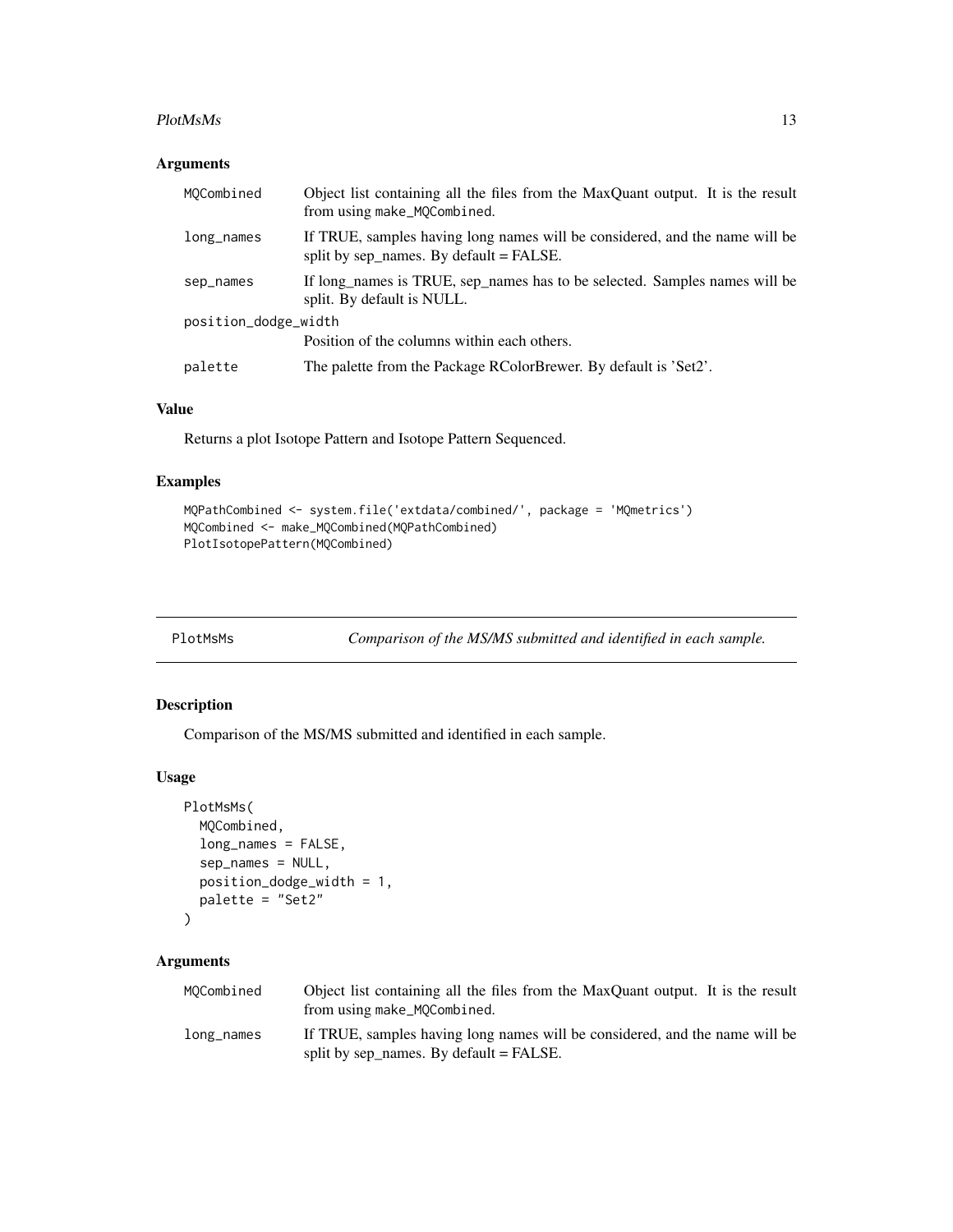<span id="page-13-0"></span>

| sep_names            | If long names is TRUE, sep names has to be selected. Samples names will be |  |
|----------------------|----------------------------------------------------------------------------|--|
|                      | split. By default is NULL.                                                 |  |
| position_dodge_width |                                                                            |  |
|                      | Position of the columns within each others.                                |  |
| palette              | The palette from the Package RColorBrewer. By default is 'Set2'.           |  |

#### Value

Plots the MS/MS submitted and Identified in each sample.

#### Examples

```
MQPathCombined <- system.file("extdata/combined/", package = "MQmetrics")
MQCombined <- make_MQCombined(MQPathCombined)
PlotMsMs(MQCombined)
```
PlotPCA *Principal Component Analysis of the Intensity values.*

#### Description

Principal Component Analysis of the Intensity values.

#### Usage

```
PlotPCA(MQCombined, intensity_type = "Intensity", palette = "Set2")
```
#### Arguments

| MOCombined | Object list containing all the files from the MaxQuant output. It is the result<br>from using make_MQCombined. |
|------------|----------------------------------------------------------------------------------------------------------------|
|            | intensity type The type of intensity. Values: 'Intensity' or 'LFO'.                                            |
| palette    | The palette from the Package RColorBrewer. By default is 'Set2'. Default is<br>Intensity.                      |

#### Value

A PCA plot of the Intesities of all the samples.

```
MQPathCombined <- system.file("extdata/combined/", package = "MQmetrics")
MQCombined <- make_MQCombined(MQPathCombined)
PlotPCA(MQCombined)
```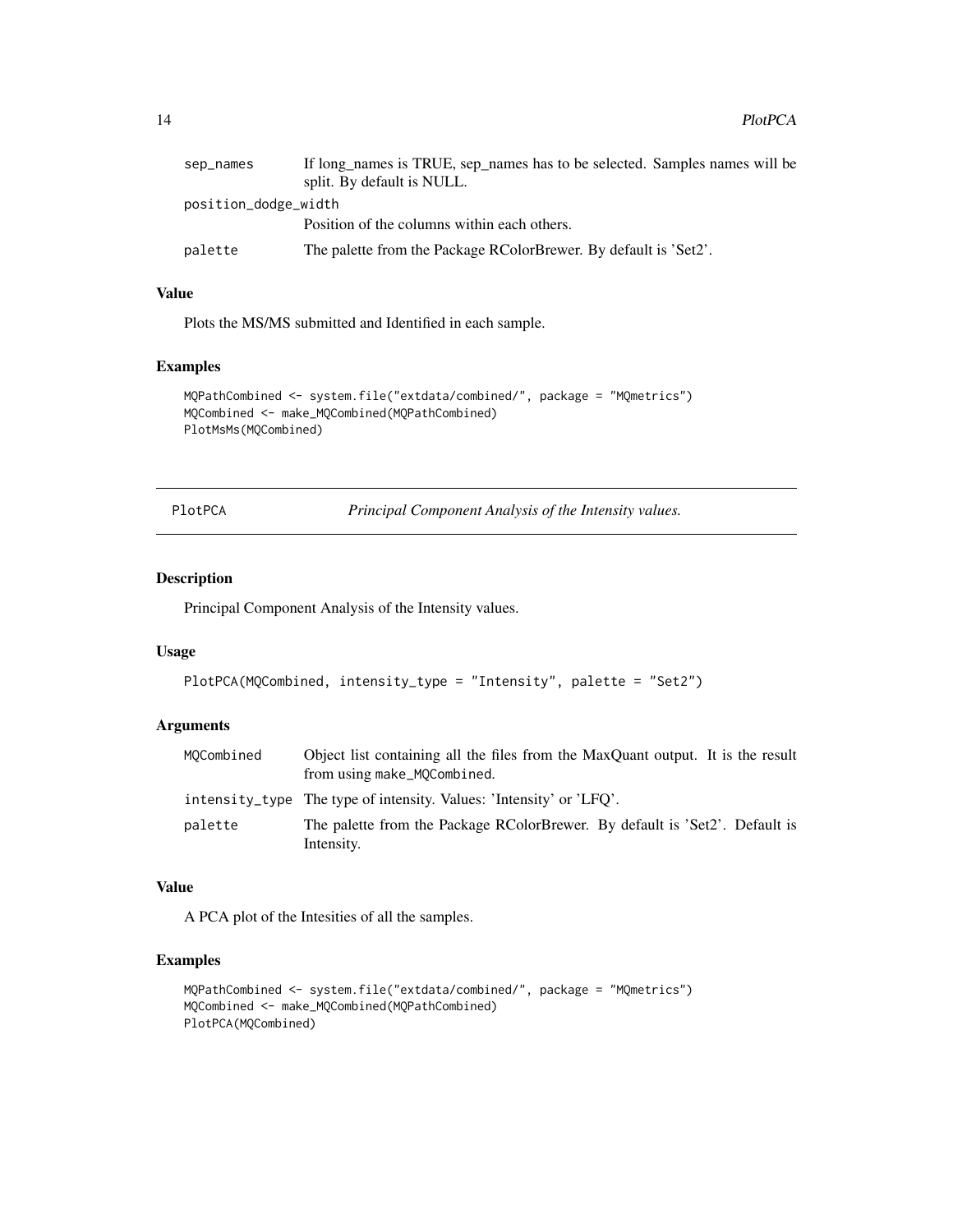<span id="page-14-0"></span>

Total number of peaks detected and sequenced

#### Usage

```
PlotPeaks(
  MQCombined,
  long_names = FALSE,
  sep_names = NULL,
  position_dodge_width = 1,
  palette = "Set2"
\mathcal{L}
```
#### Arguments

| MOCombined           | Object list containing all the files from the MaxQuant output. It is the result<br>from using make_MQCombined.           |  |
|----------------------|--------------------------------------------------------------------------------------------------------------------------|--|
| long_names           | If TRUE, samples having long names will be considered, and the name will be<br>split by sep_names. By default = $FALSE.$ |  |
| sep_names            | If long names is TRUE, sep names has to be selected. Samples names will be<br>split. By default is NULL.                 |  |
| position_dodge_width |                                                                                                                          |  |
|                      | Position of the columns within each others.                                                                              |  |
| palette              | The palette from the Package RColorBrewer. By default is 'Set2'.                                                         |  |

#### Value

Plots the total number of peaks detected in the full scans and the total number of peaks sequenced by tandem MS.

```
MQPathCombined <- system.file("extdata/combined/", package = "MQmetrics")
MQCombined <- make_MQCombined(MQPathCombined)
PlotPeaks(MQCombined)
```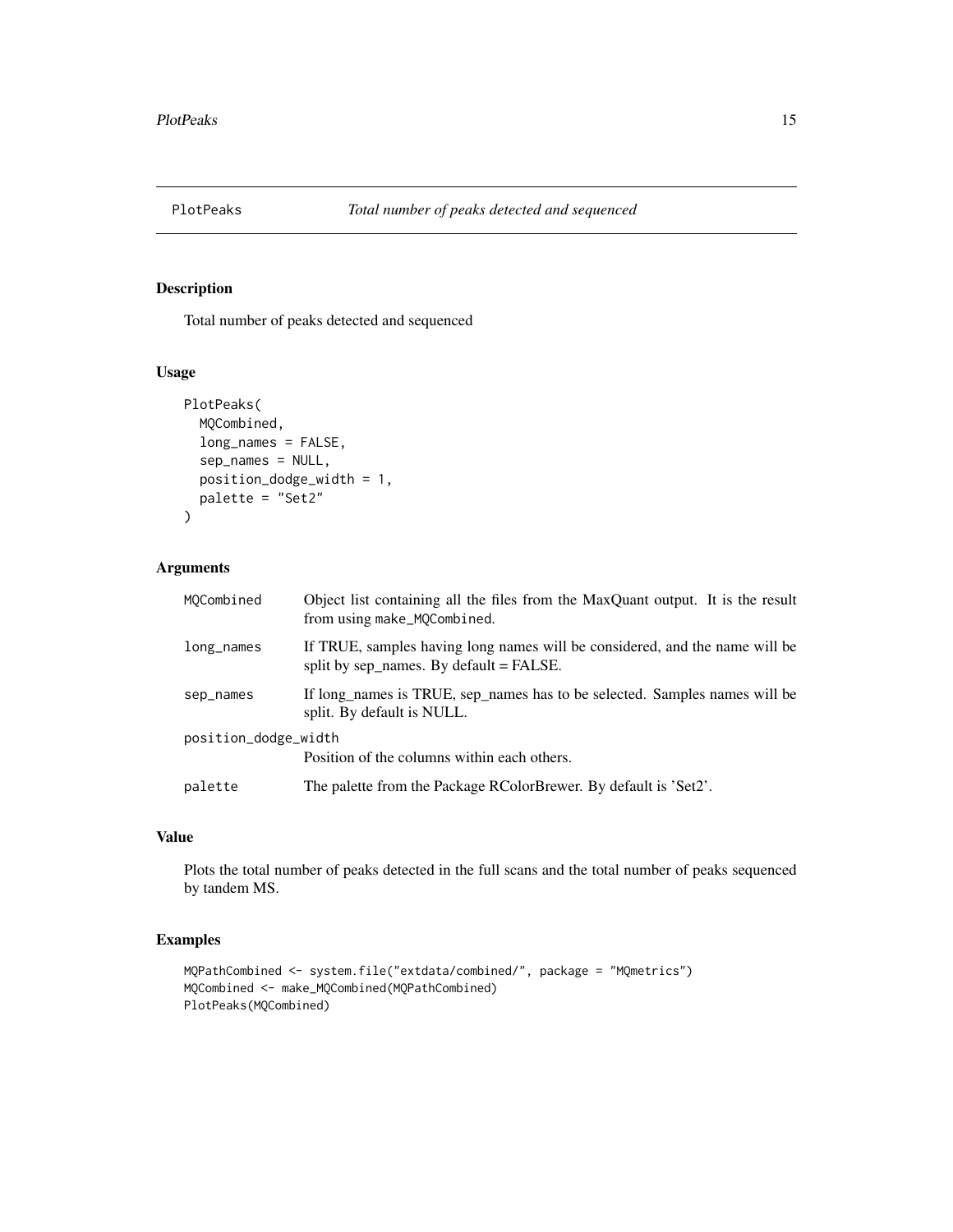#### <span id="page-15-0"></span>PlotPeptidesIdentified

*Total number of peaks detected and sequenced*

#### Description

Total number of peaks detected and sequenced

#### Usage

```
PlotPeptidesIdentified(
  MQCombined,
  long_names = FALSE,
  sep_names = NULL,
  palette = "Set2"
\mathcal{L}
```
#### Arguments

| MOCombined    | Object list containing all the files from the MaxQuant output. It is the result<br>from using make_MQCombined.         |
|---------------|------------------------------------------------------------------------------------------------------------------------|
| $long\_names$ | If TRUE, samples having long names will be considered, and the name will be<br>split by sep_names. By default = FALSE. |
| sep_names     | If long_names is TRUE, sep_names has to be selected. Samples names will be<br>split. By default is NULL.               |
| palette       | The palette from the Package RColorBrewer. By default is 'Set2'.                                                       |

#### Value

Plots the total number of unique peptide amino acid sequences identified from the recorded tandem mass spectra.

```
MQPathCombined <- system.file("extdata/combined/", package = "MQmetrics")
MQCombined <- make_MQCombined(MQPathCombined)
PlotPeptidesIdentified(MQCombined)
```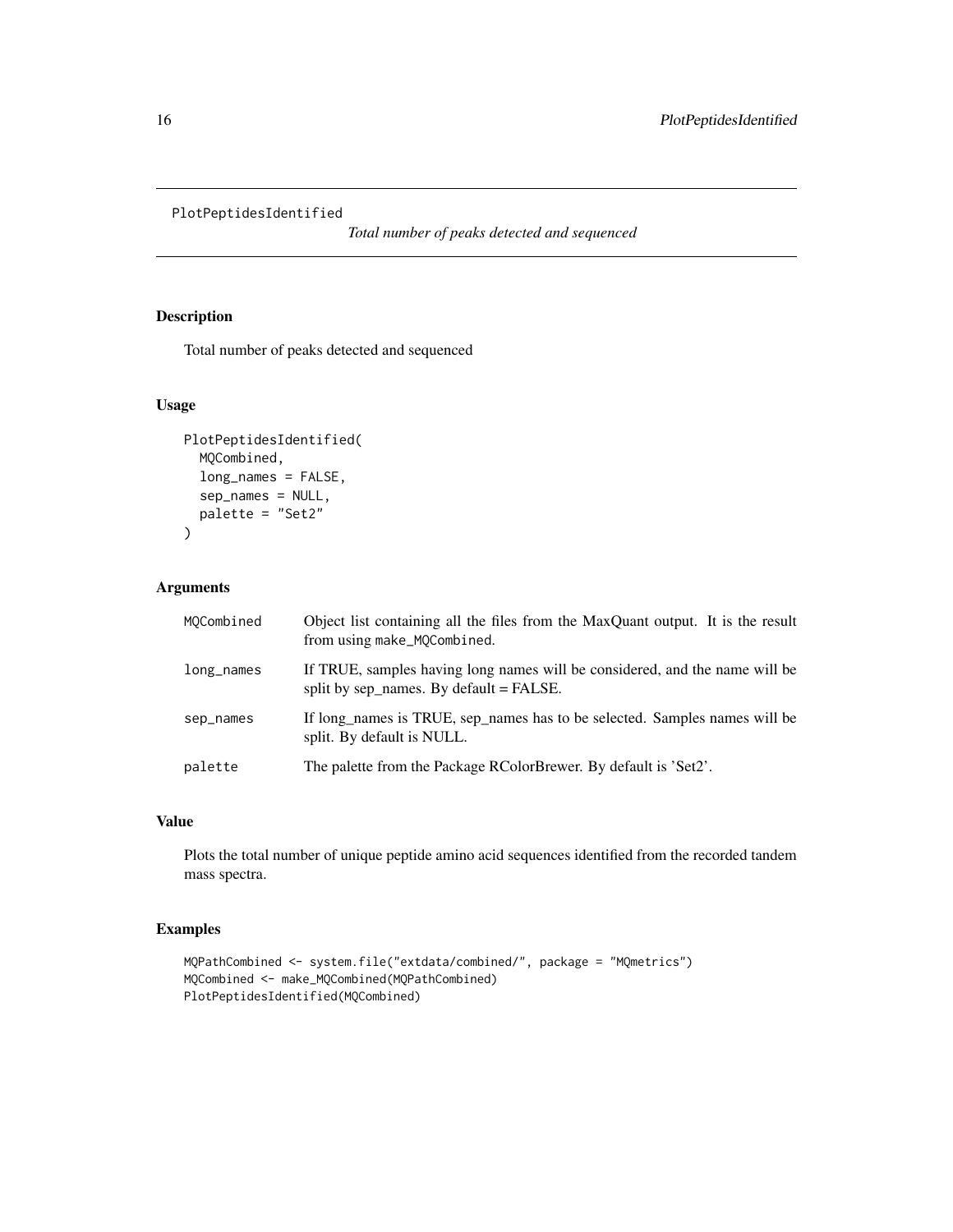<span id="page-16-0"></span>PlotProteaseSpecificity

*Protease Specificity*

#### Description

Protease Specificity

#### Usage

```
PlotProteaseSpecificity(
 MQCombined,
  palette = "Set2",
 plots_per_page = 5,
  tabular_output = FALSE
)
```
#### Arguments

| MOCombined | Object list containing all the files from the MaxQuant output. It is the result<br>from using make_MQCombined. |
|------------|----------------------------------------------------------------------------------------------------------------|
| palette    | The palette from the Package RColorBrewer. By default is 'Set2'.                                               |
|            | plots_per_page Establish the maximum number of plots per page.                                                 |
|            | tabular_output If true a table with the information will be the output.                                        |

#### Value

Two plots per sample: Peptide length distribution and the number of missed enzymatic cleavages.

#### Examples

```
MQPathCombined <- system.file("extdata/combined/", package = "MQmetrics")
MQCombined <- make_MQCombined(MQPathCombined)
PlotProteaseSpecificity(MQCombined)
```
PlotProteinCoverage *Protein coverage and degradation.*

#### Description

Protein coverage and degradation.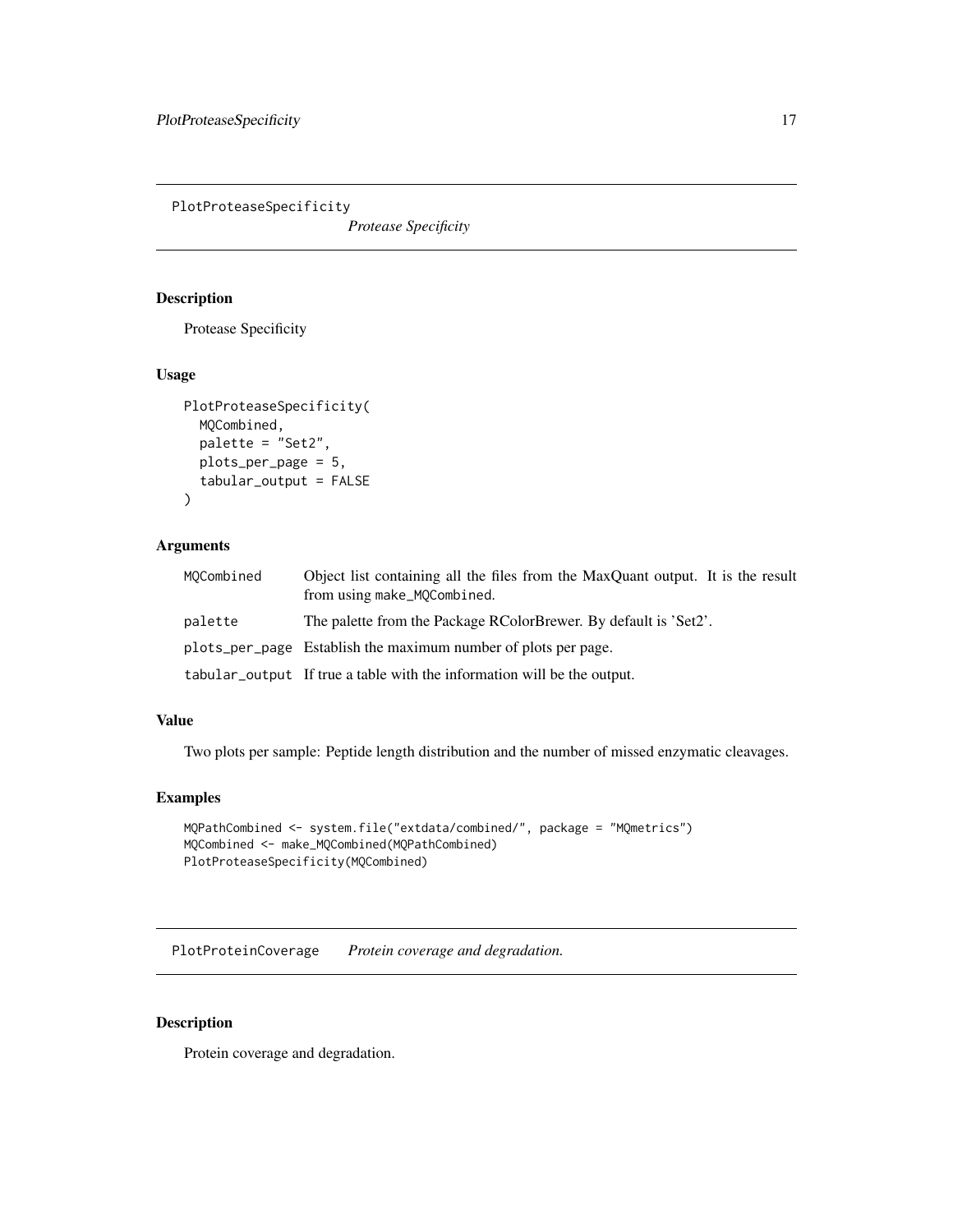#### Usage

```
PlotProteinCoverage(
  MQCombined,
  UniprotID = NULL,
  log\_base = 2,
  segment_width = 2,
  palette = "Set2",
 plots_per_page = 5
)
```
#### Arguments

| MOCombined    | Object list containing all the files from the MaxQuant output. It is the result<br>from using make_MQCombined. |
|---------------|----------------------------------------------------------------------------------------------------------------|
| UniprotID     | Uniprot ID of the protein of interest.                                                                         |
| log_base      | The logarithmic scale for the intensity. Default is 2.                                                         |
| segment_width | Width of the segments to improve visualization. Default is 1.                                                  |
| palette       | The palette from the Package RColorBrewer. By default is 'Set2'.                                               |
|               | plots_per_page Establish the maximum number of plots per page.                                                 |

#### Value

Two plots for each sample, the end position vs the start position of each peptide of the given protein found. And the Intensity of a given peptide and its length.

#### Examples

```
MQPathCombined <- system.file('extdata/combined/', package = 'MQmetrics')
MQCombined <- make_MQCombined(MQPathCombined)
PlotProteinCoverage(MQCombined, UniprotID = 'Q15149')
```
PlotProteinOverlap *Protein Overlap Between Samples*

#### Description

Protein Overlap Between Samples

#### Usage

```
PlotProteinOverlap(MQCombined, tabular_output = FALSE)
```
<span id="page-17-0"></span>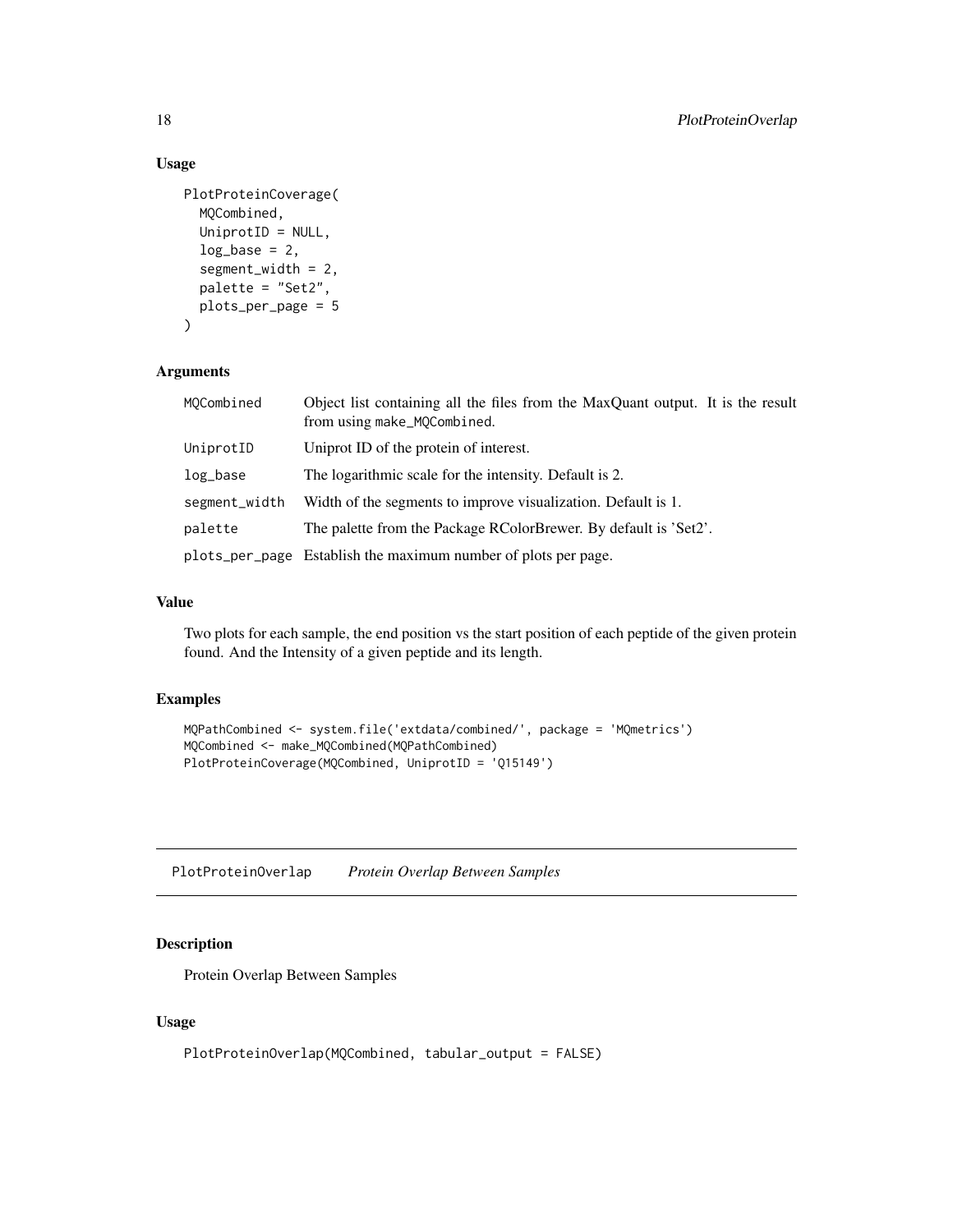#### <span id="page-18-0"></span>Arguments

| MQCombined | Object list containing all the files from the MaxQuant output. It is the result |
|------------|---------------------------------------------------------------------------------|
|            | from using make_MQCombined.                                                     |

tabular\_output If true a table with the information will be the output.

#### Value

A plot showing the protein coverage in all samples.

#### Examples

```
MQPathCombined <- system.file("extdata/combined/", package = "MQmetrics")
MQCombined <- make_MQCombined(MQPathCombined)
PlotProteinOverlap(MQCombined)
```
PlotProteinPeptideRatio

*Identification Ratio Between Peptides and Proteins*

#### Description

Identification Ratio Between Peptides and Proteins

#### Usage

```
PlotProteinPeptideRatio(
  MQCombined,
  intensity_type = "Intensity",
  long_names = FALSE,
  sep_names = NULL
\mathcal{E}
```
#### Arguments

| MOCombined | Object list containing all the files from the MaxQuant output. It is the result<br>from using make_MQCombined.           |
|------------|--------------------------------------------------------------------------------------------------------------------------|
|            | intensity_type The type of intensity of interest. Values: 'Intensity' or 'LFQ'. Default = 'Inten-<br>sity'.              |
| long_names | If TRUE, samples having long names will be considered, and the name will be<br>split by sep names. By default $=$ FALSE. |
| sep_names  | If long names is TRUE, sep names has to be selected. Samples names will be<br>split. By default is NULL.                 |

#### Value

Returns one plot showing the proteins identified vs the peptide/protein ratio in each experiment.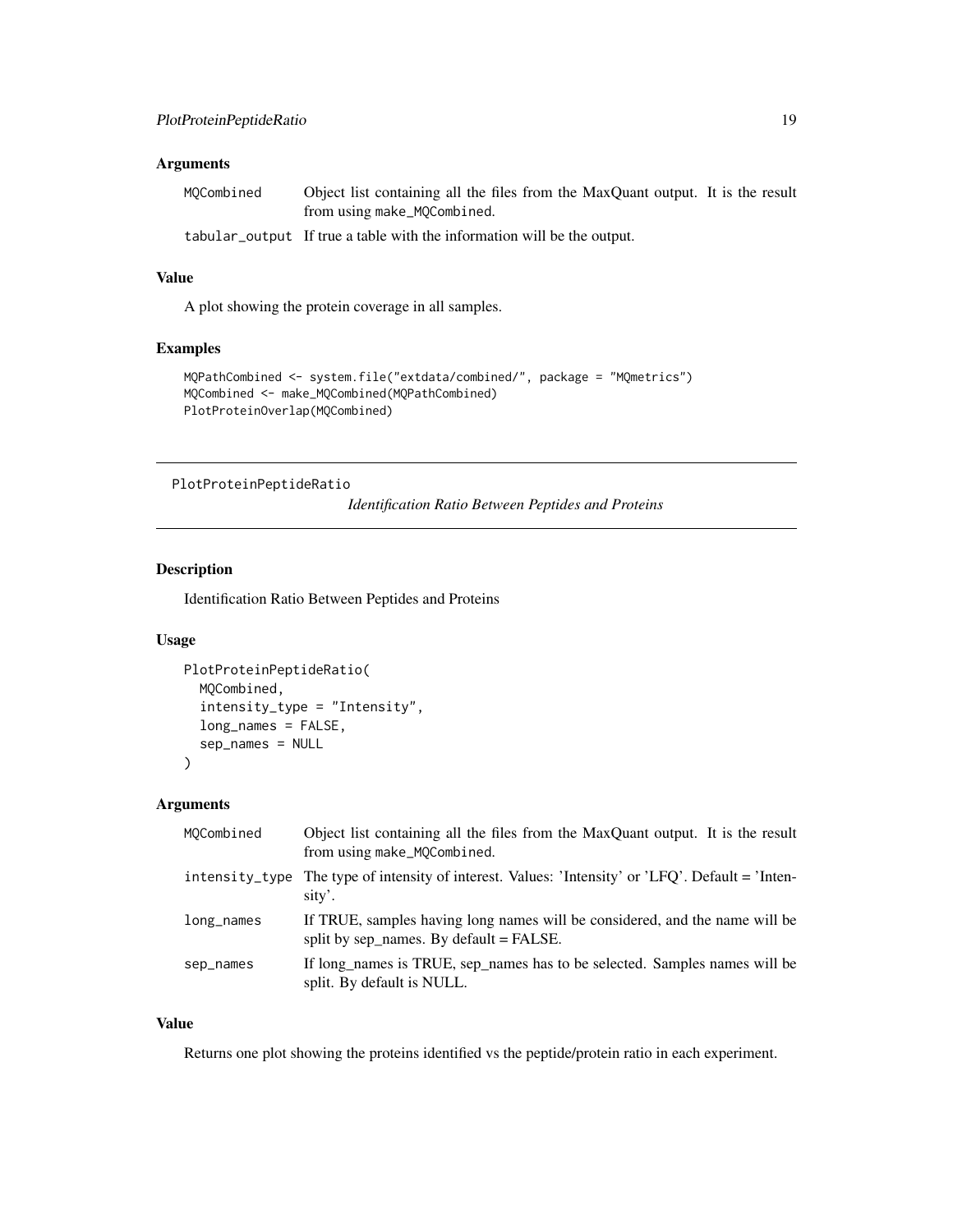#### Examples

```
MQPathCombined <- system.file("extdata/combined/", package = "MQmetrics")
MQCombined <- make_MQCombined(MQPathCombined)
PlotProteinPeptideRatio(MQCombined)
```
#### PlotProteinsIdentified

*Proteins Identified per sample.*

#### Description

Proteins Identified per sample.

#### Usage

```
PlotProteinsIdentified(
 MQCombined,
  intensity_type = "Intensity",
  long_names = FALSE,
  sep_names = NULL,
 palette = "Set2"
)
```
#### Arguments

| MOCombined     | Object list containing all the files from the MaxQuant output. It is the result<br>from using make_MQCombined.                 |
|----------------|--------------------------------------------------------------------------------------------------------------------------------|
| intensity_type | The type of intensity. Values: 'Intensity' or 'LFQ'. Only useful if split_violin_intensity<br>$=$ FALSE. Default is Intensity. |
| long_names     | If TRUE, samples having long names will be considered, and the name will be<br>split by sep names. By default $=$ FALSE.       |
| sep_names      | If long_names is TRUE, sep_names has to be selected. Samples names will be<br>split. By default is NULL.                       |
| palette        | The palette from the Package RColorBrewer. By default is 'Set2'.                                                               |

#### Value

A plot showing the number of proteins identified per sample and the number of missing values.

```
MQPathCombined <- system.file("extdata/combined/", package = "MQmetrics")
MQCombined <- make_MQCombined(MQPathCombined)
PlotProteinsIdentified(MQCombined)
```
<span id="page-19-0"></span>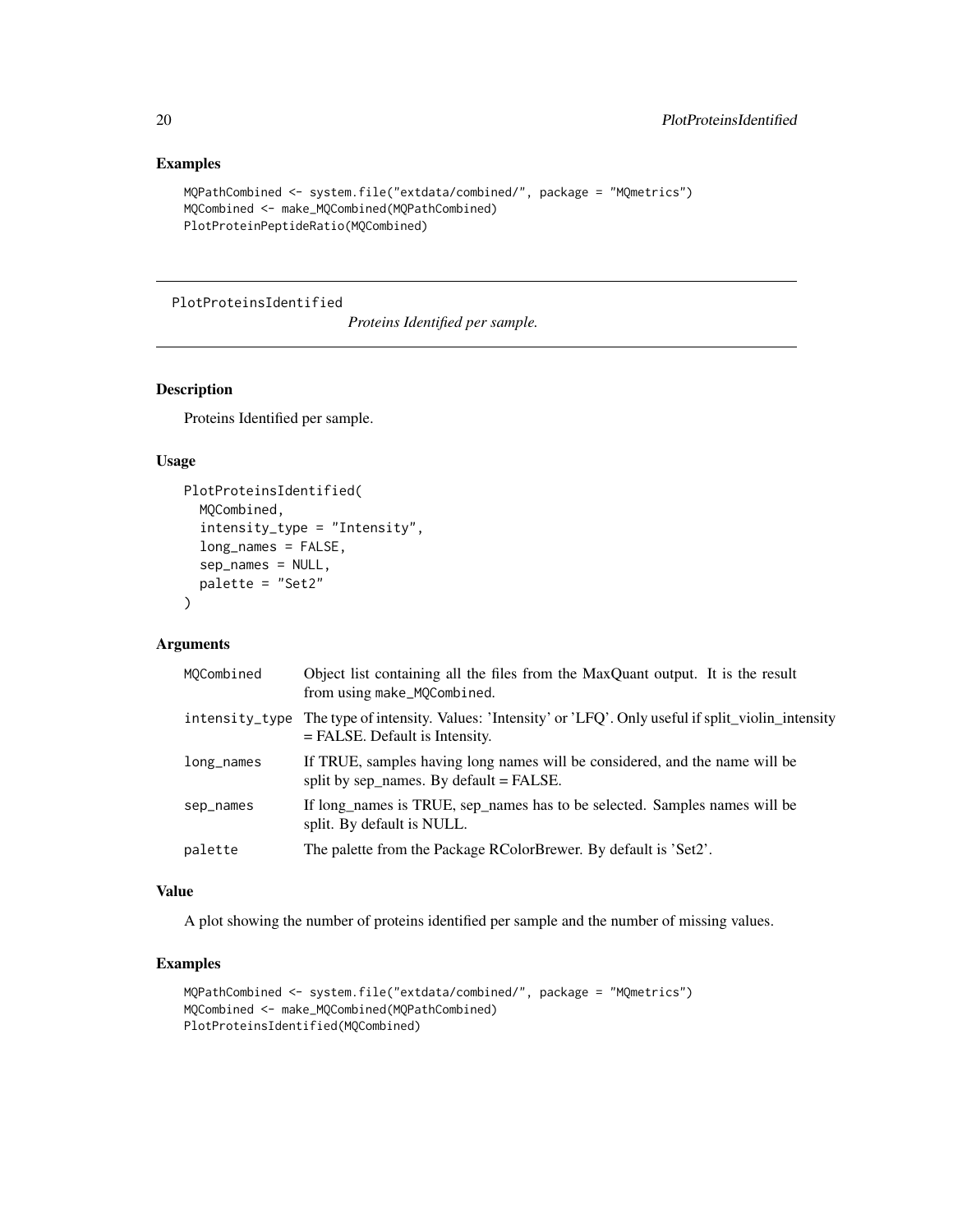<span id="page-20-0"></span>

Post-Translational Modifications

#### Usage

```
PlotPTM(
 MQCombined,
  peptides_modified = 1,
 plot_unmodified_peptides = FALSE,
  log\_base = 2,
  aggregate_PTMs = TRUE,
  combine_same_residue_ptms = TRUE,
 palette = "Set2",
 plots_per_page = 5
\mathcal{L}
```
#### Arguments

| MOCombined                | Object list containing all the files from the MaxQuant output. It is the result          |
|---------------------------|------------------------------------------------------------------------------------------|
|                           | from using make_MQCombined.                                                              |
| peptides_modified         |                                                                                          |
|                           | Minimum number of peptides modified. Default is 5.                                       |
| plot_unmodified_peptides  |                                                                                          |
|                           | If TRUE, it will show the Unmodified peptides.                                           |
| log_base                  | The logarithmic scale for the intensity. Default is 2.                                   |
|                           | aggregate_PTMs If TRUE, same PTM that occur multiple times in the same peptides, will be |
|                           | aggregated together.                                                                     |
| combine_same_residue_ptms |                                                                                          |
|                           | Combine the PTMs that happen in the same residue such as Dimethyl (KR),                  |
|                           | Trimethyl (KR) into only one group: Methyl (KR).                                         |
| palette                   | The palette from the Package RColorBrewer. By default is 'Set2'.                         |
|                           | plots_per_page Establish the maximum number of plots per page.                           |
|                           |                                                                                          |

#### Value

Two plots per sample

```
MQPathCombined <- system.file("extdata/combined/", package = "MQmetrics")
MQCombined <- make_MQCombined(MQPathCombined)
PlotPTM(MQCombined)
```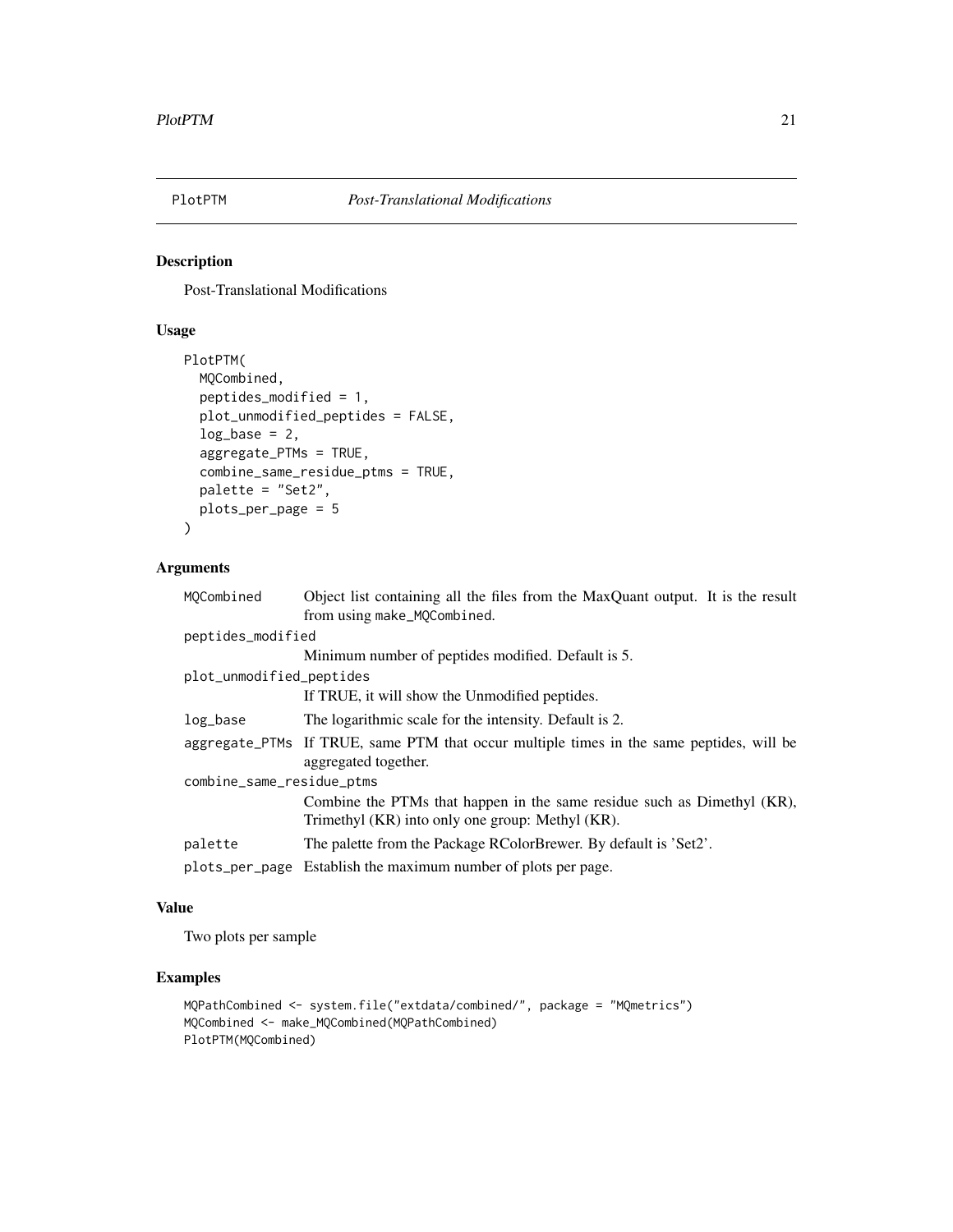<span id="page-21-0"></span>PlotPTMAcrossSamples *Plot PTM across samples*

#### Description

Plot PTM across samples

#### Usage

```
PlotPTMAcrossSamples(
  MQCombined,
 PTM_of_interest = "Oxidation (M)",
  log\_base = 2,
  long_names = FALSE,
  sep_names = NULL
)
```
#### Arguments

| MOCombined      | Object list containing all the files from the MaxQuant output. It is the result<br>from using make_MQCombined.                                                                         |  |
|-----------------|----------------------------------------------------------------------------------------------------------------------------------------------------------------------------------------|--|
| PTM_of_interest |                                                                                                                                                                                        |  |
|                 | Post-Translation Modification of interest. It is important they are defined exactly<br>as MaxQuant does: Examples: 'Oxidation (M)', 'Acetyl (Protein N-term)', 'Un-<br>modified', etc. |  |
| log_base        | The logarithmic scale for the intensity. Default is 2.                                                                                                                                 |  |
| $long\_names$   | If TRUE, samples having long names will be considered, and the name will be<br>split by sep_names. By default = $FALSE.$                                                               |  |
| sep_names       | If long names is TRUE, sep names has to be selected. Samples names will be<br>split. By default is NULL.                                                                               |  |

#### Value

A plot showing the PTM of interest.

```
MQPathCombined <- system.file("extdata/combined/", package = "MQmetrics")
MQCombined <- make_MQCombined(MQPathCombined)
PlotPTMAcrossSamples(MQCombined, PTM_of_interest = 'Oxidation (M)')
```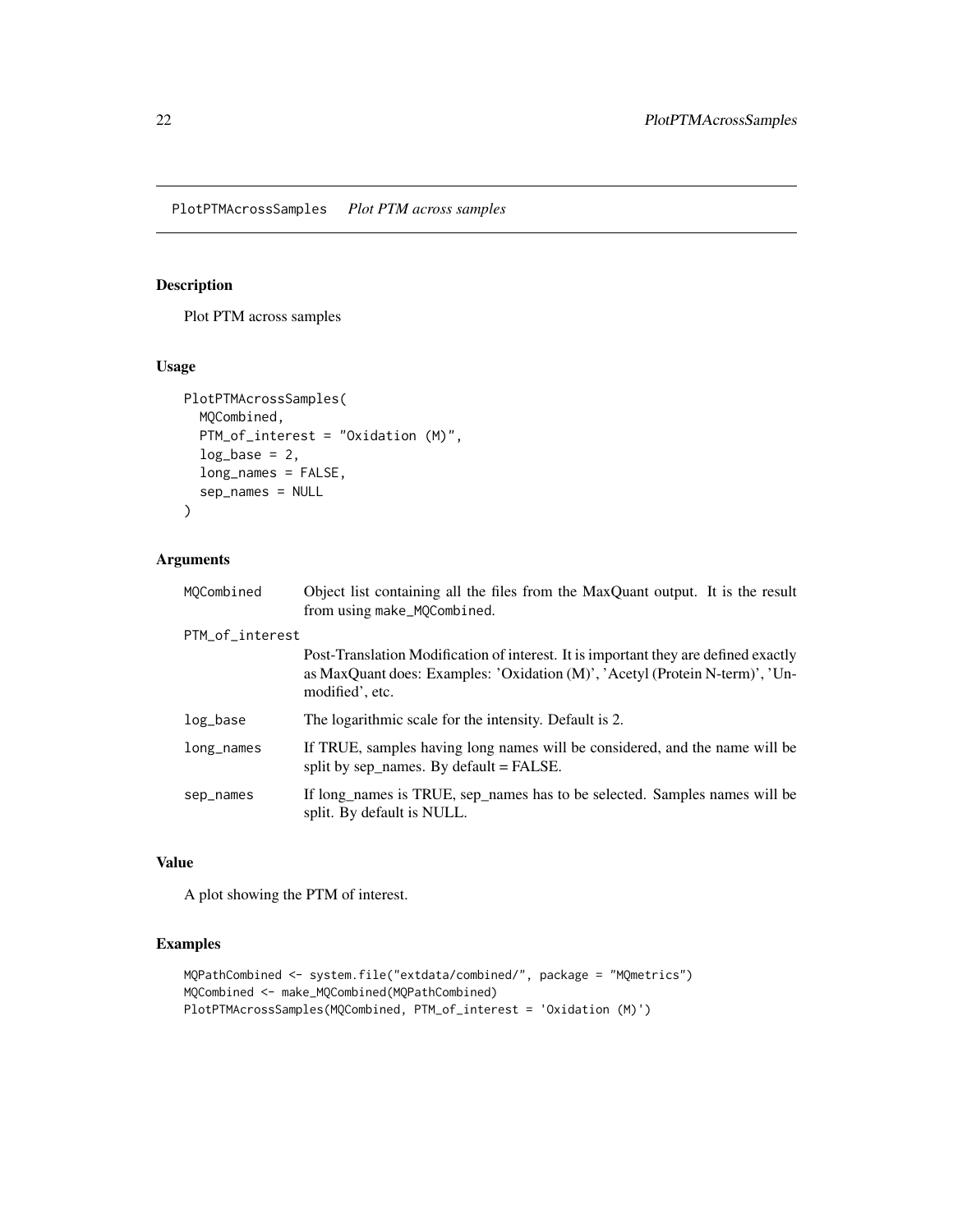<span id="page-22-0"></span>Total Ion Current

#### Usage

```
PlotTotalIonCurrent(
  MQCombined,
  show_max_value = TRUE,
  palette = "Set2",
 plots_per_page = 5
)
```
#### Arguments

| MOCombined | Object list containing all the files from the MaxQuant output. It is the result<br>from using make_MQCombined. |
|------------|----------------------------------------------------------------------------------------------------------------|
|            | show_max_value If TRUE, it will show the max TIC value of each sample.                                         |
| palette    | The palette from the Package RColorBrewer. By default is 'Set2'.                                               |
|            | plots_per_page Establish the maximum number of plots per page.                                                 |

#### Value

Returns a plot the Total Ion Current in each sample. The maximum value is also plotted.

#### Examples

```
MQPathCombined <- system.file("extdata/combined/", package = "MQmetrics")
MQCombined <- make_MQCombined(MQPathCombined)
PlotTotalIonCurrent(MQCombined)
```
ReportTables *Report Tables with summary data*

#### Description

Report Tables with summary data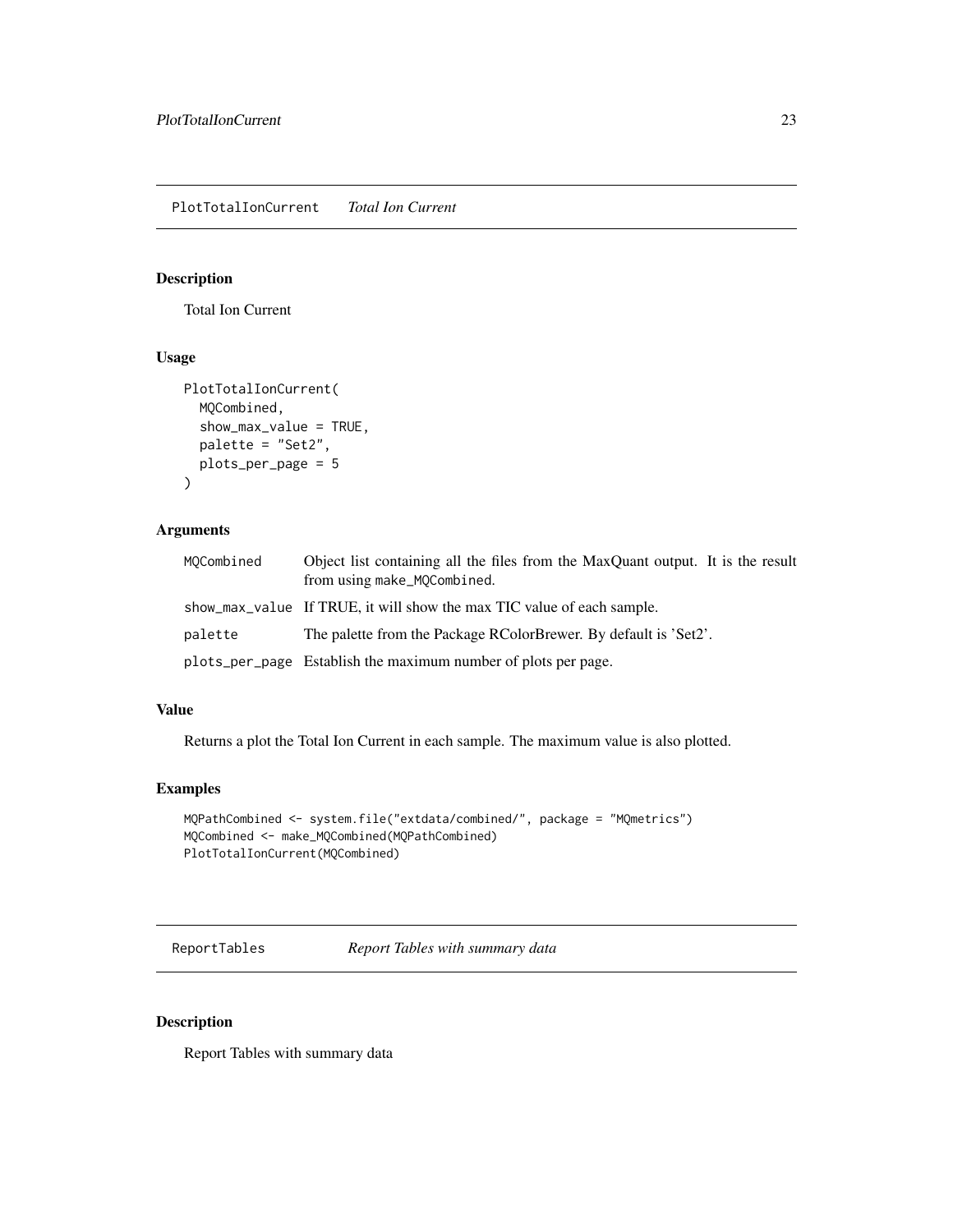### Usage

```
ReportTables(
 MQCombined,
  long_names = FALSE,
  sep_names = NULL,
  log\_base = 2,
  intensity_type = "Intensity"
)
```
#### Arguments

| MQCombined | The directory to the "combined" folder where the MaxQuant results are stored.                                            |
|------------|--------------------------------------------------------------------------------------------------------------------------|
| long_names | If TRUE, samples having long names will be considered, and the name will be<br>split by sep_names. By default = $FALSE.$ |
| sep_names  | If long names is TRUE, sep names has to be selected. Samples names will be<br>split. By default is NULL.                 |
| log_base   | The logarithmic scale for the intensity. Default is 2.                                                                   |
|            | intensity_type The type of intensity. Values: 'Intensity' or 'LFQ'.                                                      |

#### Value

A list with four tables are generated: - Protein Information - Intensity Information - Peptide Charge Information - Peptide hydrophobicity Information

```
MQPathCombined <- system.file('extdata/combined/', package = 'MQmetrics')
MQCombined <- make_MQCombined(MQPathCombined)
ReportTables(MQCombined)
```